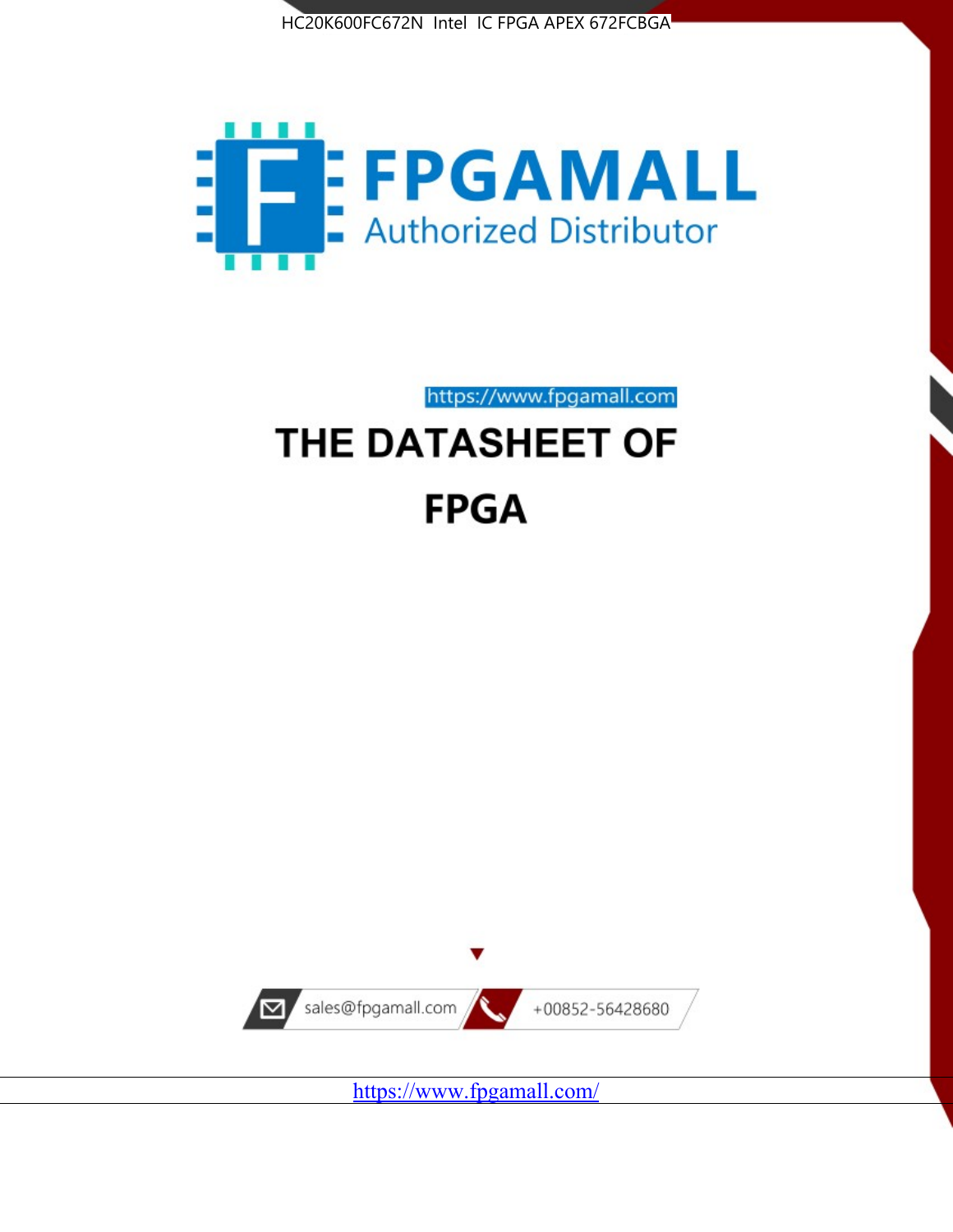

### **Section II. HardCopy APEX Device Family Data Sheet**

This section provides designers with the data sheet specifications for HardCopy<sup>®</sup> APEX<sup>™</sup> devices. These chapters contain feature definitions of the internal architecture, configuration and JTAG boundary-scan testing information, DC operating conditions, AC timing parameters, a reference to power consumption, and ordering information for HardCopy APEX devices.

This section contains the following:

- Chapter 7, Introduction to HardCopy APEX Devices
- Chapter 8, Description, Architecture, and Features
- Chapter 9, Boundary-Scan Support
- Chapter 10, Operating Conditions

**Revision History** Refer to each chapter for its own specific revision history. For information on when each chapter was updated, refer to the Chapter Revision Dates section, which appears in the complete handbook.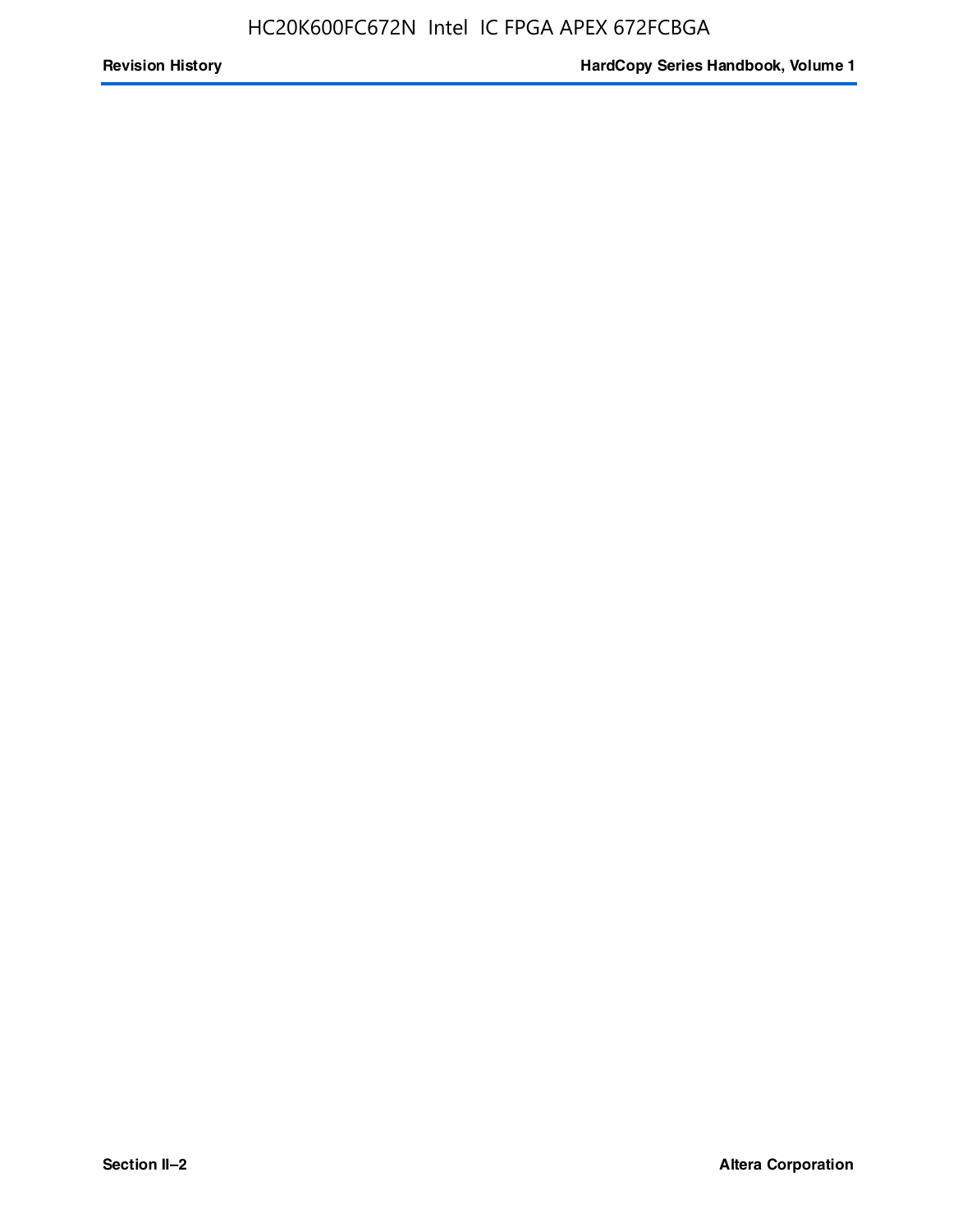

# **7. Introduction to HardCopy APEX Devices**

### **H51006-2.3**

| <b>Introduction</b> | HardCopy® APEX™ devices enable high-density APEX 20KE device<br>technology to be used in high-volume applications where significant cost<br>reduction is desired. HardCopy APEX devices are physically and<br>functionally compatible with APEX 20KC and APEX 20KE devices. They<br>combine the time-to-market advantage, performance, and flexibility of<br>APEX 20KE devices with the ability to move to high-volume, low-cost<br>devices for production. The migration process from an APEX 20KE<br>device to a HardCopy APEX device is fully automated, with designer<br>involvement limited to providing a few Quartus® II software-generated<br>output files.                                                                                                                                                |
|---------------------|--------------------------------------------------------------------------------------------------------------------------------------------------------------------------------------------------------------------------------------------------------------------------------------------------------------------------------------------------------------------------------------------------------------------------------------------------------------------------------------------------------------------------------------------------------------------------------------------------------------------------------------------------------------------------------------------------------------------------------------------------------------------------------------------------------------------|
| Features            | HardCopy APEX devices are manufactured using an 0.18-um CMOS<br>six-layer-metal process technology:<br>Preserves functionality of a configured APEX 20KC or APEX 20KE<br>device<br>Pin-compatible with APEX 20KC or APEX 20KE devices<br>Meets or exceeds timing of configured APEX 20KE and APEX 20KC<br>devices<br>Optional emulation of original programmable logic device (PLD)<br>programming sequence<br>High-performance, low-power device<br>MultiCore architecture integrating embedded memory and look-up<br>table (LUT) logic used for register-intensive functions<br>Embedded system blocks (ESBs) used to implement memory<br>functions, including first-in first-out (FIFO) buffers, dual-port RAM,<br>and content-addressable memory (CAM)<br>Customization performed through metallization layers |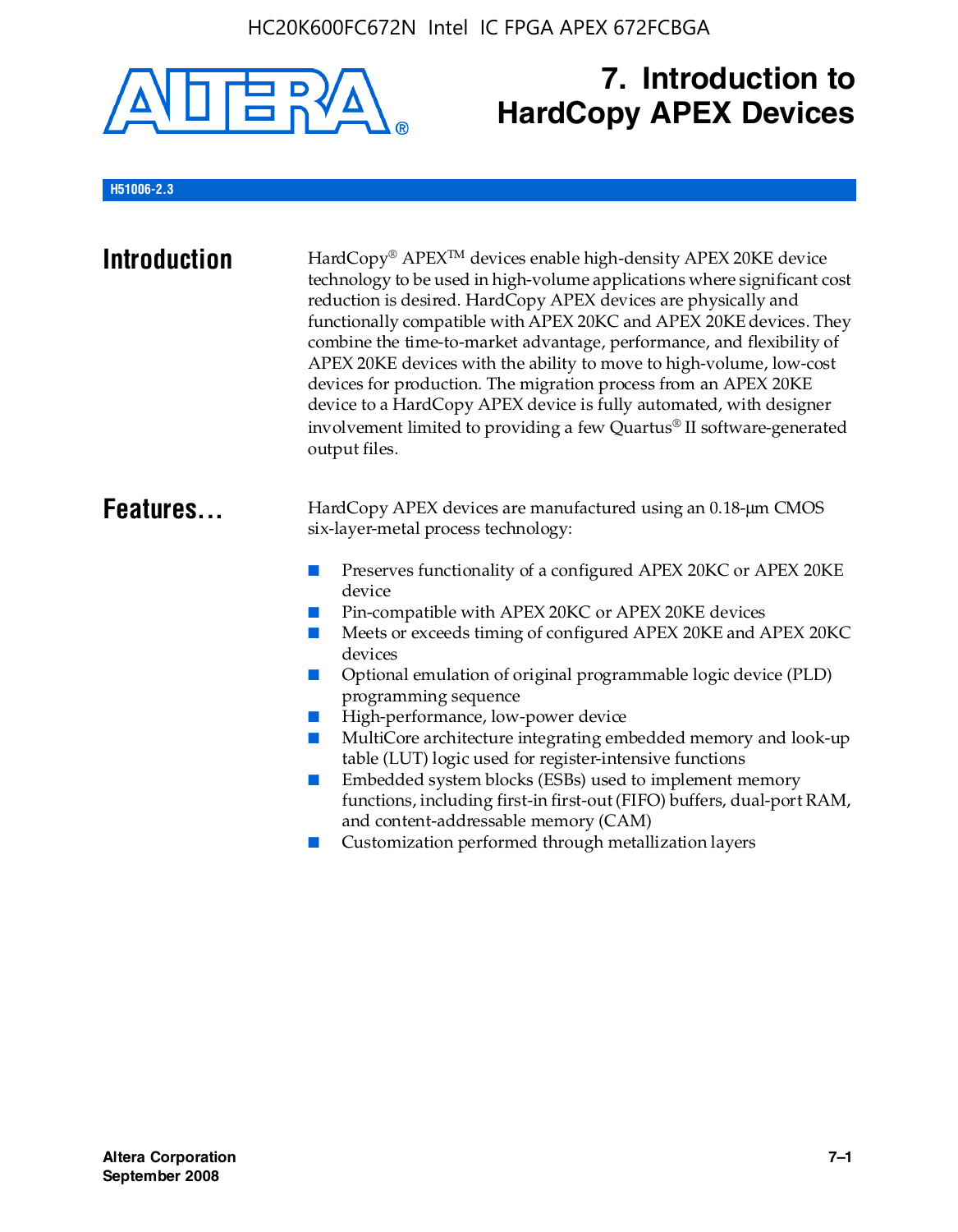High-density architecture:

- 400,000 to 1.5 million typical gates (Table 7–1)
- Up to 51,840 logic elements (LEs)
- Up to 442,368 RAM bits that can be used without reducing available logic

| Table 7-1. HardCopy APEX Device Features<br>Note (1)                                  |           |           |           |           |
|---------------------------------------------------------------------------------------|-----------|-----------|-----------|-----------|
| <b>HC20K400</b><br>HC20K600<br><b>HC20K1000</b><br><b>HC20K1500</b><br><b>Feature</b> |           |           |           |           |
| Maximum system gates                                                                  | 1,052,000 | 1,537,000 | 1,772,000 | 2,392,000 |
| <b>Typical gates</b>                                                                  | 400.000   | 600,000   | 1.000.000 | 1,500,000 |
| <b>LEs</b>                                                                            | 16,640    | 24,320    | 38.400    | 51.840    |
| <b>ESBs</b>                                                                           | 104       | 152       | 160       | 216       |
| Maximum RAM bits                                                                      | 212.992   | 311,296   | 327,680   | 442,368   |
| Phase-locked loops (PLLs)                                                             | 4         | 4         | 4         | 4         |
| Maximum macrocells                                                                    | 1.664     | 2.432     | 2.560     | 3,456     |
| Maximum user I/O pins                                                                 | 488       | 588       | 708       | 808       |

#### *Note to Table 7–1:*

(1) The embedded IEEE Std. 1149.1 Joint Test Action Group (JTAG) boundary-scan circuitry contributes up to 57,000 additional gates.

### **...and More Features**

### Low-power operation:

- 1.8-V supply voltage (Table  $7-2$ )
- MultiVolt I/O support for 1.8-, 2.5-, and 3.3-V interfaces
- ESBs offering power-saving mode

Flexible clock management circuitry with up to four phase-locked loops (PLLs):

- Built-in low-skew clock tree
- Up to eight global clock signals
- ClockLock feature reducing clock delay and skew
- ClockBoost feature providing clock multiplication and division
- ClockShift feature providing clock phase and delay shifting

Powerful I/O features:

■ Compliant with peripheral component interconnect Special Interest Group (PCI SIG) *PCI Local Bus Specification, Revision 2.2* for 3.3-V operation at 33 or 66 MHz and 32 or 64 bits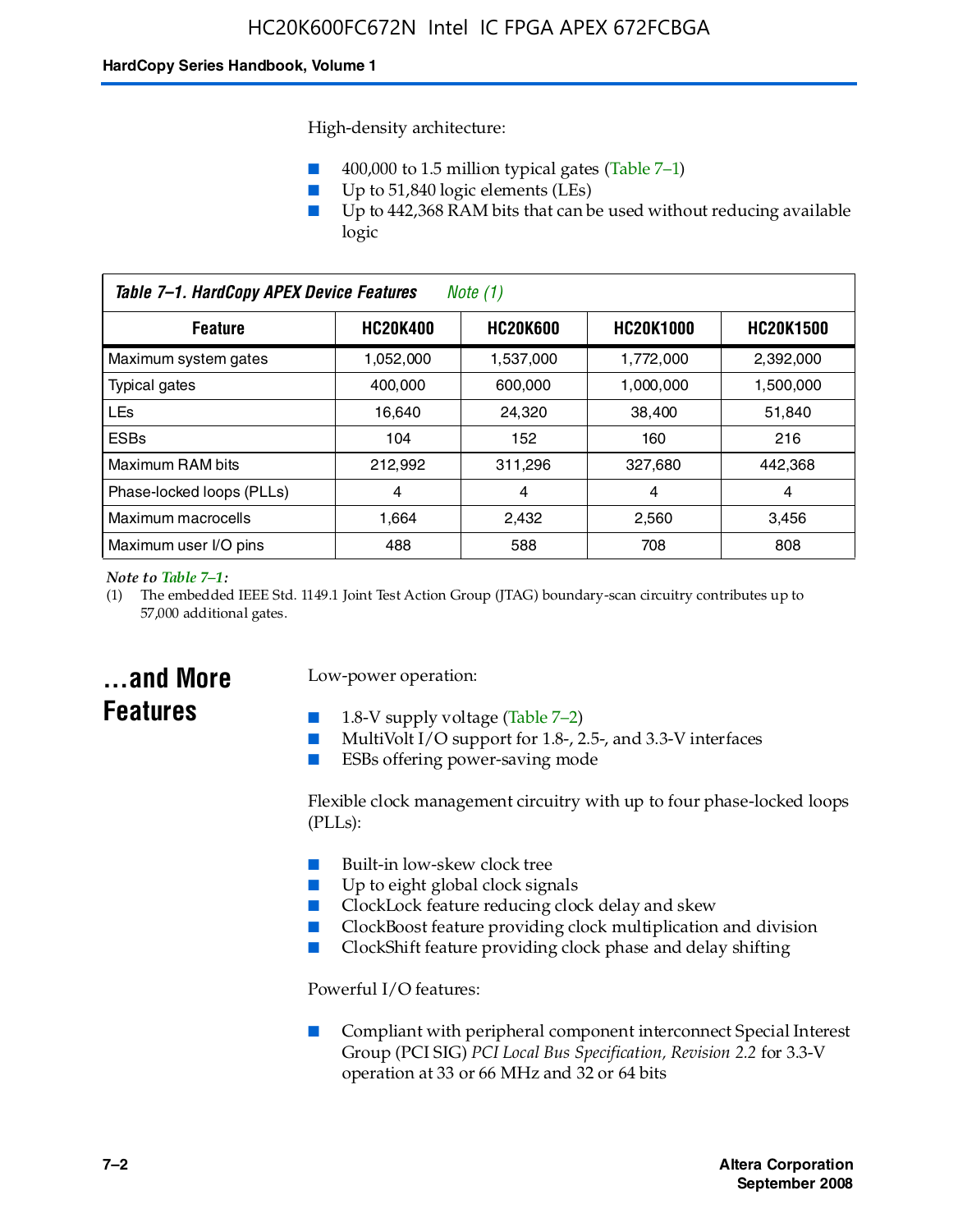- Support for high-speed external memories, including double-data rate (DDR), synchronous dynamic RAM (SDRAM), and zero-bus-turnaround (ZBT) static RAM (SRAM)
- 16 input and 16 output LVDS channels
- Fast  $t_{CO}$  and  $t_{SU}$  times for complex logic
- MultiVolt I/O support for 1.8-V, 2.5-V, and 3.3-V interfaces
- Individual tri-state output enable control for each pin
- Output slew-rate control to reduce switching noise
- Support for advanced I/O standards, including LVDS, LVPECL, PCI-X, AGP, CTT, SSTL-3 and SSTL-2, GTL+, and HSTL Class I
- Supports hot-socketing operation

| Table 7-2. HardCopy APEX Device Supply Voltages             |                                  |
|-------------------------------------------------------------|----------------------------------|
| <b>Voltage</b><br><b>Feature</b>                            |                                  |
| Internal supply voltage (V <sub>CCINT</sub> )               | 1.8 V                            |
| MultiVolt I/O interface voltage levels (V <sub>CCIO</sub> ) | 1.8 V, 2.5 V, 3.3 V, 5.0 V $(1)$ |

#### *Note to Table 7–2:*

(1) HardCopy APEX devices can be 5.0-V tolerant by using an external resistor.

HardCopy APEX device implementation features:

- Customized interconnect for each design
- HardCopy APEX devices preserve APEX 20K device MegaLAB structure, LEs, ESBs, I/O element (IOE), PLLs, and LVDS circuitry
- Up to four metal layers customizable for customer designs
- Completely automated proprietary design migration flow
	- Testability analysis and fix
	- Automatic test pattern generation (ATPG)
	- Automatic place and route
	- Static timing analysis
	- Static functional verification
	- Physical verification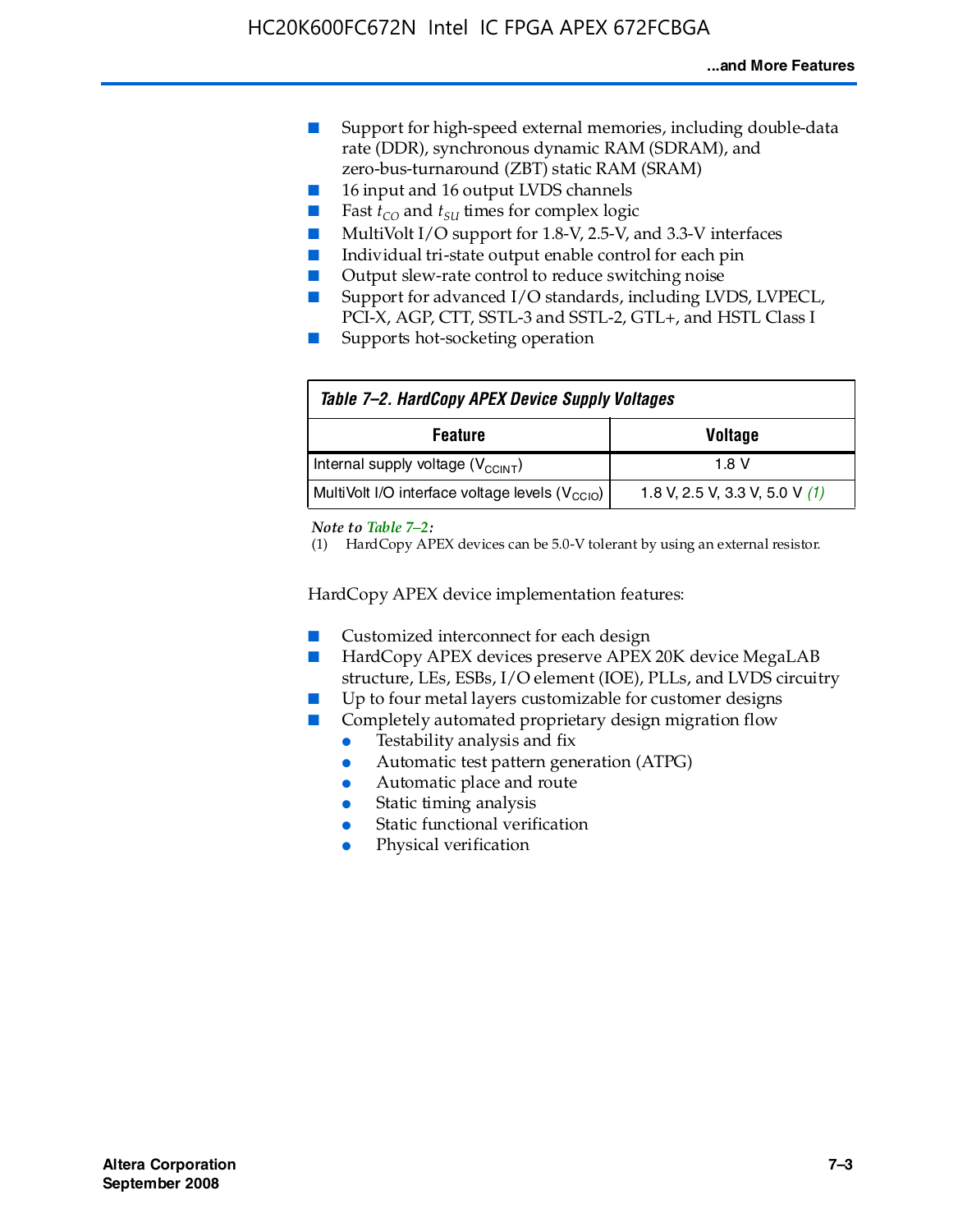Tables 7–3 through 7–6 show the HardCopy APEX device ball-grid array (BGA) and FineLine BGA package options, I/O counts, and sizes.

| Table 7–3. HardCopy APEX Device BGA Package Options and I/O Count<br>Note $(1)$ |             |  |
|---------------------------------------------------------------------------------|-------------|--|
| <b>Device</b>                                                                   | 652-Pin BGA |  |
| HC20K400                                                                        | 488         |  |
| HC20K600                                                                        | 488         |  |
| HC20K1000                                                                       | 488         |  |
| HC20K1500                                                                       | 488         |  |

*Table 7–4. HardCopy APEX Device FineLine BGA Package Options and I/O Count Note (1)*

| <b>Device</b>   | 672-Pin | 1,020-Pin |
|-----------------|---------|-----------|
| HC20K400        | 488     |           |
| <b>HC20K600</b> | 508     | 588       |
| HC20K1000       | 508     | 708       |
| HC20K1500       |         | 808       |

*Note to Tables 7–3 and 7–4:*

(1) I/O counts include dedicated input and clock pins.

| Table 7–5. HardCopy APEX Device BGA Package Sizes |                    |  |
|---------------------------------------------------|--------------------|--|
| 652-Pin BGA<br><b>Feature</b>                     |                    |  |
| Pitch (mm)                                        | 1.27               |  |
| Area $(mm2)$                                      | 2.025              |  |
| Length $\times$ width (mm $\times$ mm)            | $45.0 \times 45.0$ |  |

| Table 7–6. HardCopy APEX Device FineLine BGA Package Sizes                 |      |       |  |
|----------------------------------------------------------------------------|------|-------|--|
| 1,020-Pin<br>672-Pin<br><b>Feature</b>                                     |      |       |  |
| Pitch (mm)                                                                 | 1.00 | 1.00  |  |
| Area $(mm2)$                                                               | 729  | 1,089 |  |
| Length $\times$ width (mm $\times$ mm)<br>$33 \times 33$<br>$27 \times 27$ |      |       |  |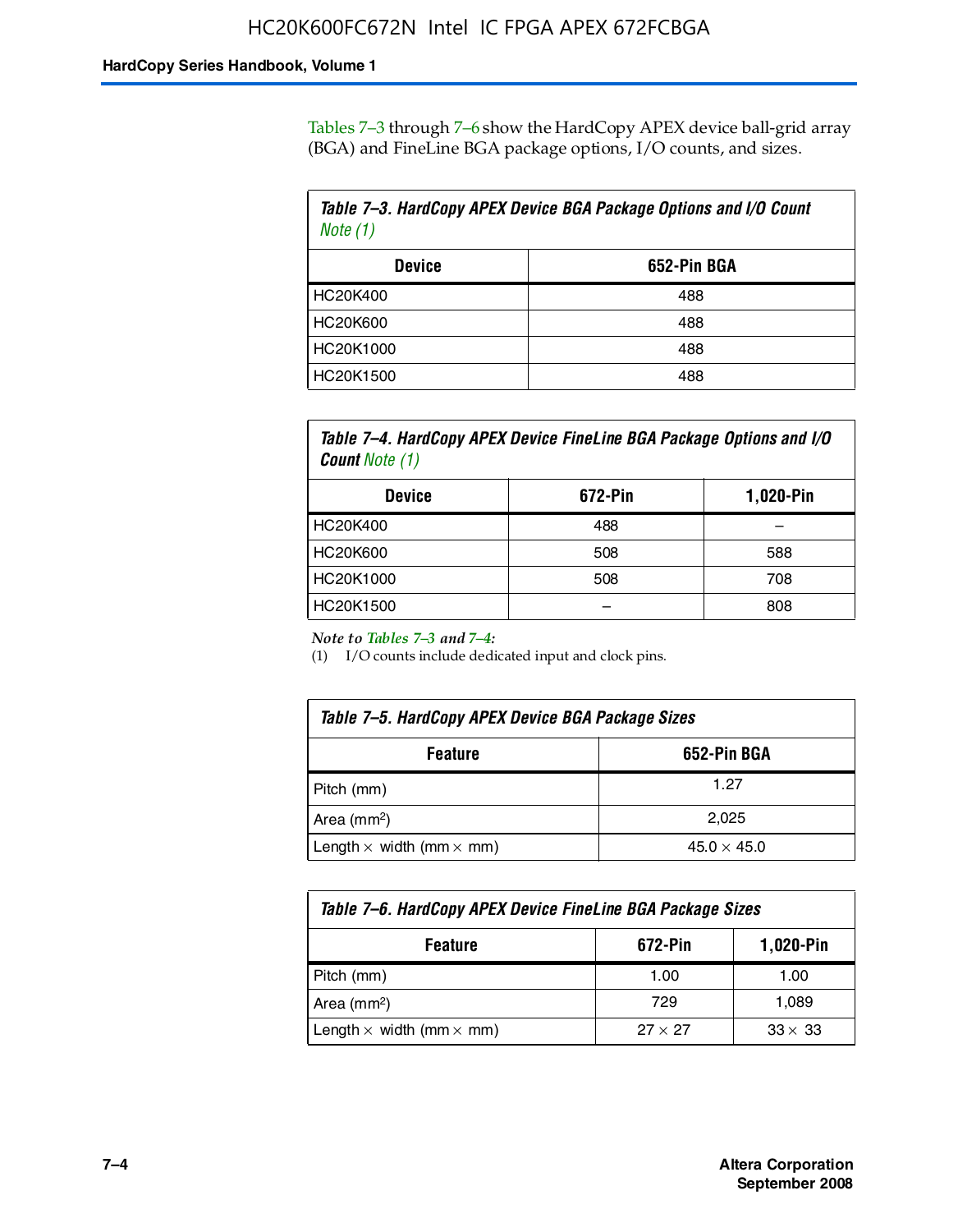### **Document Revision History**

Table 7–7 shows the revision history for this chapter.

| Table 7–7. Document Revision History |                                                                                                         |                           |
|--------------------------------------|---------------------------------------------------------------------------------------------------------|---------------------------|
| <b>Date and Document</b><br>Version  | <b>Changes Made</b>                                                                                     | <b>Summary of Changes</b> |
| September 2008,<br>V <sub>2.3</sub>  | Updated chapter number and metadata.                                                                    |                           |
| June 2007, v2.2                      | Minor text edits.                                                                                       |                           |
| December 2006<br>v2.1                | Updated revision history.                                                                               |                           |
| March 2006                           | Formerly chapter 9; no content change.                                                                  |                           |
| January 2005<br>v2.0                 | Update device names and other minor textual changes                                                     |                           |
| June 2003<br>v1.0                    | Initial release of Chapter 9, Introduction to HardCopy APEX<br>Devices, in the HardCopy Device Handbook |                           |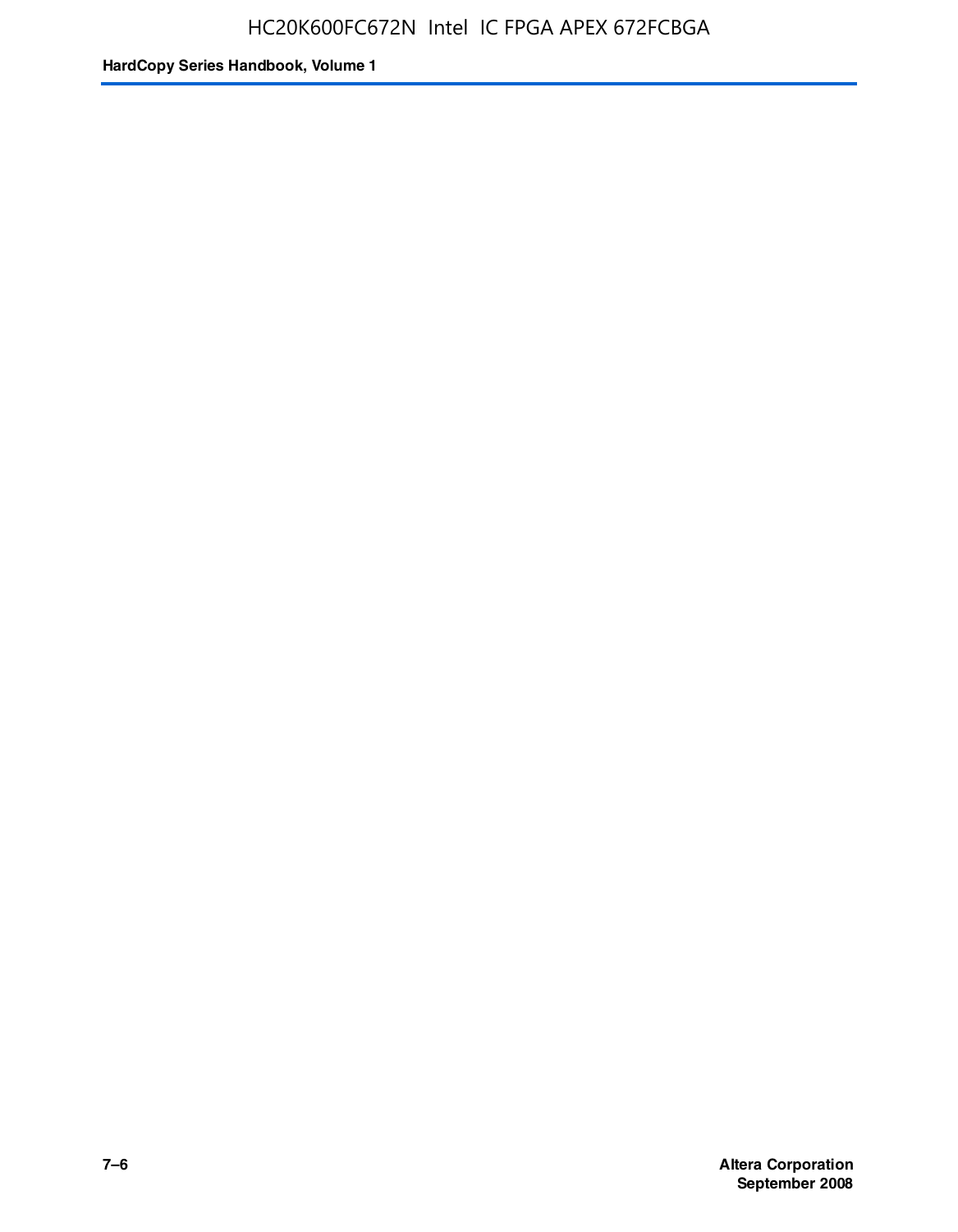

### **8. Description, Architecture, and Features**

#### **H51007-2.3**

**Introduction** HardCopy<sup>®</sup> APEX<sup>TM</sup> devices extend the flexibility of high-density FPGAs to a cost-effective, high-volume production solution. The migration process from an Altera® FPGA to a HardCopy APEX device offers seamless migration of a high-density system-on-a-programmable-chip (SOPC) design to a low-cost alternative device with minimal risk. Using HardCopy APEX devices, Altera's SOPC solutions can be leveraged from prototype to production, while reducing costs and speeding time-to-market.

> A significant benefit of HardCopy devices is that customers do not need to be involved in the device migration process. Unlike application-specific integrated circuit (ASIC) development, the HardCopy design flow does not require generation of test benches, test vectors, or timing and functional simulation. The HardCopy migration process only requires the Quartus® II software-generated output files from a fully functional APEX 20KE or APEX 20KC device. Altera performs the migration and delivers functional prototypes in as few as seven weeks.

A risk-free alternative to ASICs, HardCopy APEX devices are customizable, full-featured devices created by Altera's proprietary design migration methodology. They are based on Altera's industry-leading high-density device architecture and use an area-efficient sea-of-logic-elements (SOLE) core.

HardCopy APEX devices retain all the same features as the APEX 20KE and APEX 20KC devices, which combine the strength of LUT-based and product-term-based devices in conjunction with the same embedded memory structures. All routing resources that were programmable in the APEX 20K device family are replaced by custom interconnect, resulting in a considerable die size reduction and subsequent cost saving.

The SRAM configuration cells of the original FPGA are replaced in HardCopy APEX devices by metal elements, which define the function of each logic element (LE), embedded memory, and I/O cell in the device. These resources are connected to each other using the same metallization layers. Once a HardCopy APEX device has been manufactured, the functionality of the device is fixed and no programming is possible. Altera performs the migration of the original FPGA design to an equivalent HardCopy APEX device using a proprietary design migration flow.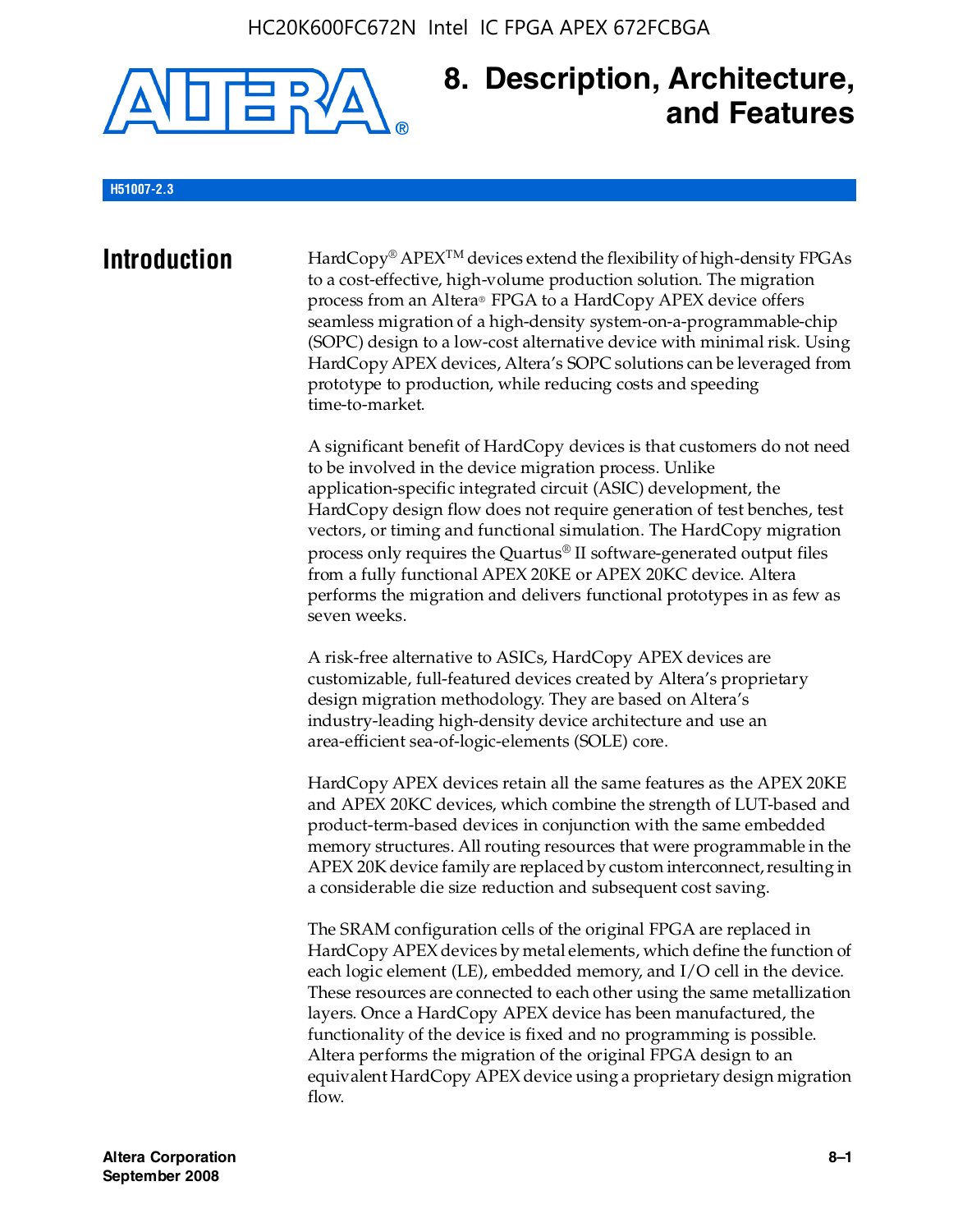The migration of a FPGA to a HardCopy APEX device begins with a user design that has been implemented in an APEX 20KE or APEX 20KC device. Table 8–1 shows the device equivalence for HardCopy and APEX 20KE or APEX 20KC devices.

| Table 8-1. HardCopy and APEX 20KE or APEX 20C Device Equivalence                  |            |            |  |
|-----------------------------------------------------------------------------------|------------|------------|--|
| <b>APEX 20KC Device</b><br><b>HardCopy APEX Device</b><br><b>APEX 20KE Device</b> |            |            |  |
| HC20K1500                                                                         | EP20K1500E | EP20K1500C |  |
| HC20K1000                                                                         | EP20K1000E | EP20K1000C |  |
| <b>HC20K600</b>                                                                   | EP20K600E  | EP20K600C  |  |
| HC20K400                                                                          | EP20K400E  | EP20K400C  |  |

 $\mathbb{I}$  To ensure HardCopy device performance and functionality, the APEX 20K design must be completely debugged before committing the design to HardCopy device migration.

HardCopy APEX device implementation begins with extracting the Quartus II software-generated SRAM Object File (**.sof**) and converting its connectivity information into a structural Verilog HDL netlist. This netlist is then placed and routed in a similar fashion to a gate array. There are no dedicated routing channels. The router can exploit all available metal layers (up to four) and route over LE cells and other functional blocks. Altera's proprietary architecture and design methodology will guarantee virtually 100% routing of any APEX 20KE or APEX 20KC design compiled and fitted successfully using the Quartus II software. Place and route is timing-driven and will comply with the timing constraints of the original FPGA design as specified in the Quartus II software. Figure 8–1 shows a diagram of the HardCopy APEX device architecture.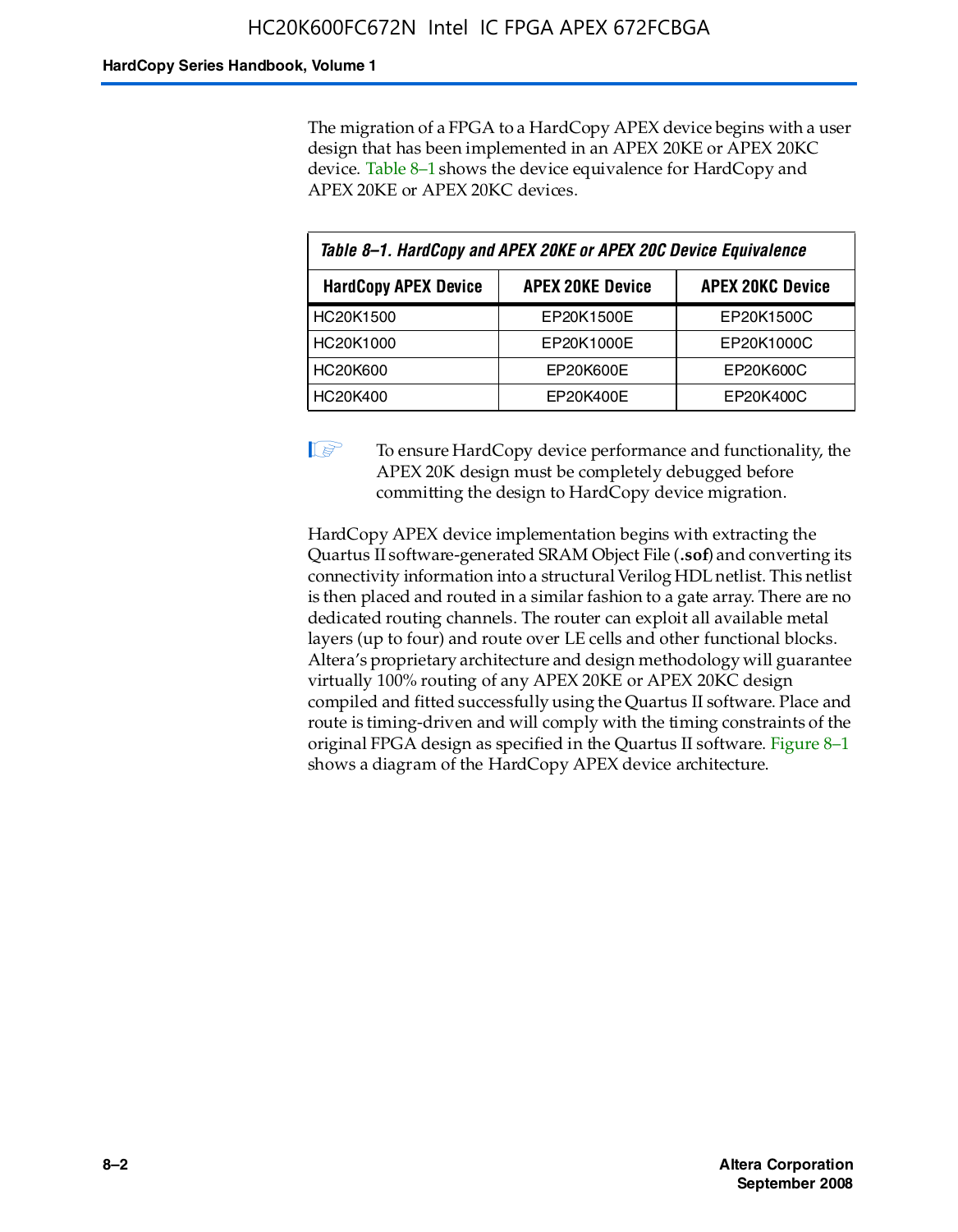



The strip of auxiliary gates (SOAG) is an Altera proprietary feature designed into the HardCopy APEX device and is used during the HardCopy device implementation process. The SOAG structures can be configured into several different types of functions through the use of metallization. For example, high fanout signals require adequate buffering, so buffers are built out of SOAG cells for this purpose.

HardCopy APEX devices include the same advanced features as the APEX 20KE and APEX 20KC devices, such as enhanced I/O standard support, content-addressable memory (CAM), additional global clocks, and enhanced ClockLock circuitry. Table 8–2 lists the features included in HardCopy APEX devices.

| Table 8-2. HardCopy APEX Device Features (Part 1 of 2) |                                                                                                                                     |  |  |
|--------------------------------------------------------|-------------------------------------------------------------------------------------------------------------------------------------|--|--|
| Feature                                                | <b>HardCopy Devices</b>                                                                                                             |  |  |
| MultiCore system integration                           | Full support                                                                                                                        |  |  |
| Hot-socketing support                                  | Full support                                                                                                                        |  |  |
| 32-/64-bit, 33-MHz PCI                                 | Full compliance                                                                                                                     |  |  |
| 32-/64-bit, 66-MHz PCI                                 | Full compliance                                                                                                                     |  |  |
| MultiVolt I/O operation                                | 1.8-V, 2.5-V, or 3.3-V $V_{\text{CCIO}}$<br>V <sub>CCIO</sub> selected bank by bank<br>5.0-V tolerant with use of external resistor |  |  |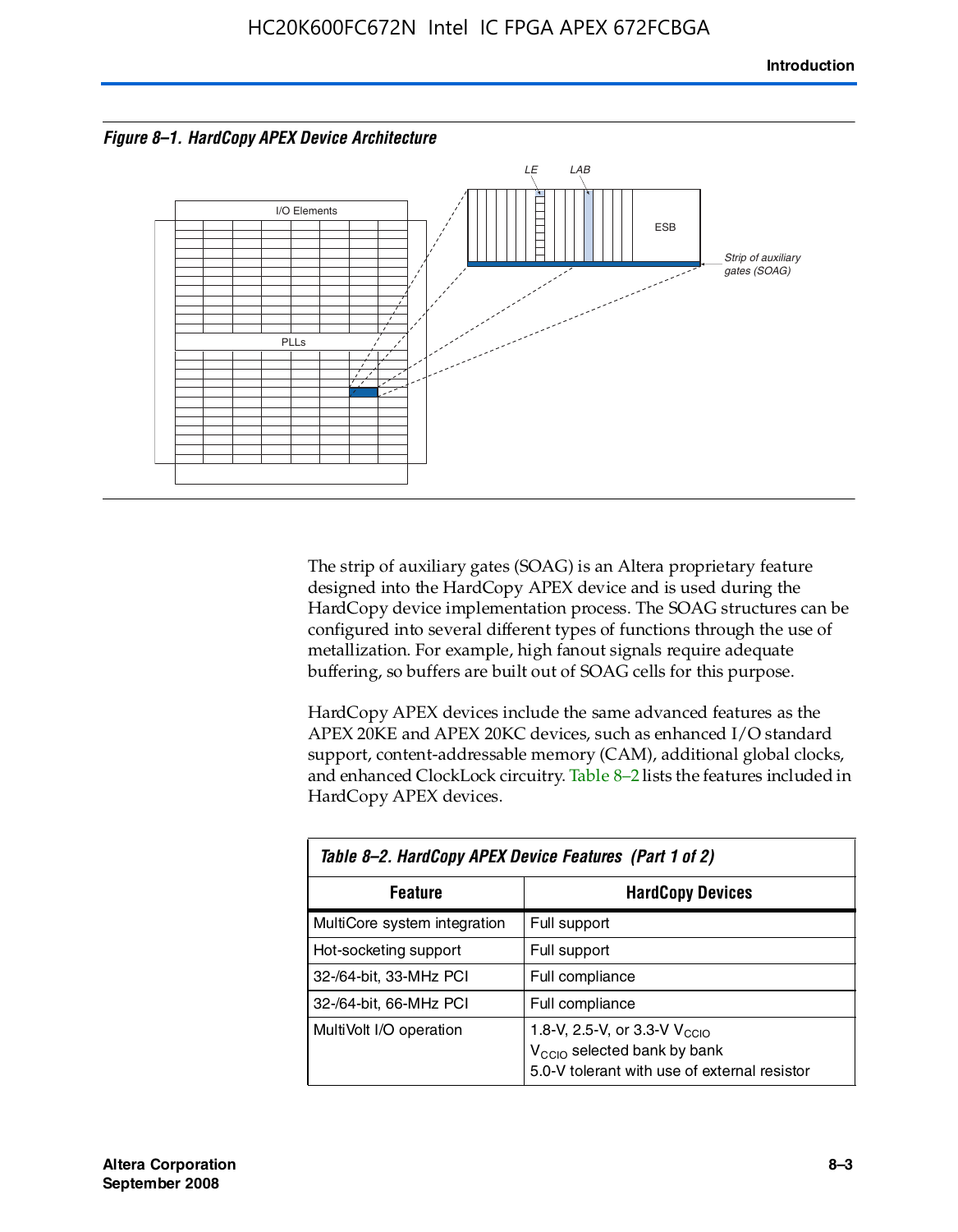| Table 8–2. HardCopy APEX Device Features (Part 2 of 2) |                                                                                                                                                                                                                                                                                |  |
|--------------------------------------------------------|--------------------------------------------------------------------------------------------------------------------------------------------------------------------------------------------------------------------------------------------------------------------------------|--|
| <b>Feature</b><br><b>HardCopy Devices</b>              |                                                                                                                                                                                                                                                                                |  |
| ClockLock support                                      | Clock delay reduction<br>$m/(n \times v)$ clock multiplication<br>Drive ClockLock output off-chip<br>External clock feedback<br>ClockShift circuitry<br>LVDS support<br>Up to four PLLs<br>ClockShift, clock phase adjustment                                                  |  |
| Dedicated clock and input pins                         | Eight                                                                                                                                                                                                                                                                          |  |
| I/O standard support                                   | 1.8-V, 2.5-V, 3.3-V, 5.0-V I/O<br>3.3-V PCI and PCI-X<br>3.3-V AGP<br><b>CTT</b><br>$GTI +$<br><b>LVCMOS</b><br><b>IVTTI</b><br>True-LVDS and LVPECL data pins<br>LVDS and LVPECL clock pins<br><b>HSTL class I</b><br>PCI-X<br>SSTL-2 class I and II<br>SSTL-3 class I and II |  |
| Memory support                                         | CAM<br>Dual-port RAM<br><b>FIFO</b><br><b>RAM</b><br><b>ROM</b>                                                                                                                                                                                                                |  |

All HardCopy APEX devices are tested using automatic test pattern generation (ATPG) vectors prior to shipment. For fully synchronous designs near 100%, fault coverage can be achieved through the built-in full-scan architecture. ATPG vectors allow the designer to focus on simulation and design verification.

Because the configuration of HardCopy APEX devices is built-in during manufacture, they cannot be configured in-system. However, if the APEX 20KE or APEC 20KC device configuration sequence must be emulated, the HardCopy APEX device has this capability.

**f all of the device features of APEX 20KE and APEX 20KC devices are** available in HardCopy APEX devices. For a detailed description of these device features, refer to the *APEX 20K Programmable Logic Device Family Data Sheet* and the *APEX 20KC Programmable Logic Device Family Data Sheet*.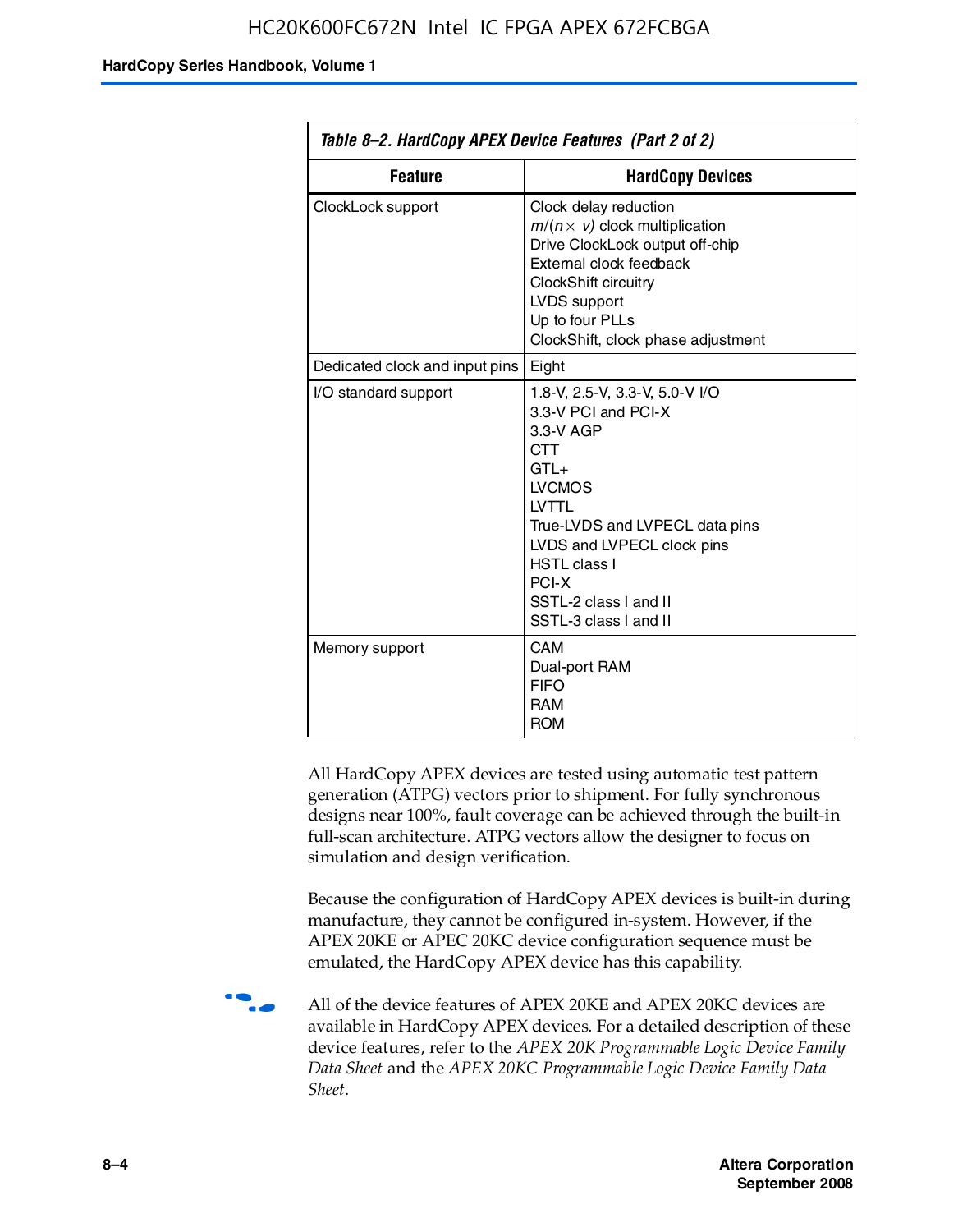### **Differences Between HardCopy APEX and APEX 20K FPGAs**

| <b>Differences</b>   |  |  |
|----------------------|--|--|
| <b>Between</b>       |  |  |
| <b>HardCopy APEX</b> |  |  |
| and APEX 20K         |  |  |
| <b>FPGAS</b>         |  |  |

Several differences must be considered before a design is ready for implementation in HardCopy technology:

HardCopy APEX devices are only customizable at the time they are manufactured. Make sure that the original APEX 20KE or APEX 20KC device has undergone thorough testing in the end-system before deciding to proceed with migration to a HardCopy APEX device, because no changes can be made to the HardCopy APEX device after it has been manufactured.

ESBs that are configured as RAM or CAM will power-up un-initialized in the HardCopy APEX device. In the FPGA it is possible to configure, or "pre-load," the ESB memory as part of the configuration sequence, then overwrite it when the device is in normal functional mode. This pre-loaded memory feature of the FPGA is not available in HardCopy devices. If a design contains RAM or CAM with assumed data values at power-up, then the HardCopy APEX device will not operate as expected. If a design uses this feature, it should be re-compiled without the memory pre-load. ESBs configured as ROM are fully supported.

- The JTAG boundary scan order in the HardCopy APEX device is different compared to the APEX 20K device. A HardCopy BSDL file that describes the re-ordered boundary scan chain should be used.
	- **1 The BSDL files for HardCopy APEX devices are different** from the corresponding APEX 20KE or APEX 20KC devices. Download the correct HardCopy BSDL file from Altera's website at **[www.altera.com](http://www.altera.com)**.

The advanced 0.18-μm aluminum metal process is used to support both APEX 20KE and APEX 20KC devices. The performance improvement achieved by the die size reduction and metal interconnect optimization more than offsets the need for copper in this case. Altera guarantees that a target HardCopy APEX device will provide the same or better performance as in the corresponding APEX 20KE or APEX 20KC device.

**Power-up Mode and Configuration Emulation**

Unlike their FPGA counterparts, HardCopy APEX devices do not need to be configured. However, to facilitate seamless migration, configuration can be emulated in these devices. There are three modes in which a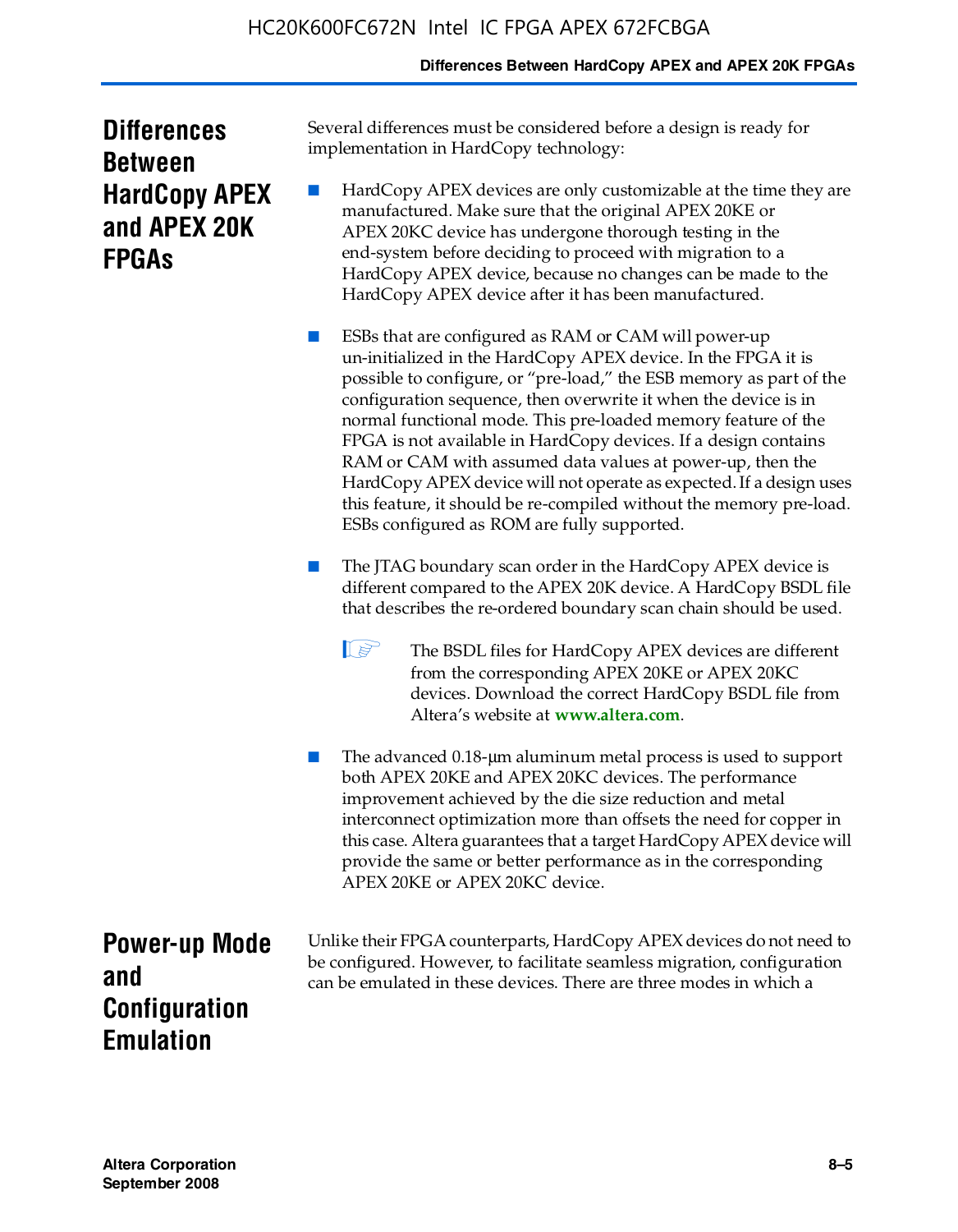HardCopy APEX device can be prepared for operation after power up: instant on, instant on after 50 ms, and configuration emulation. Each mode is described below.

■ In instant on mode, the HardCopy APEX device is available for use shortly after the device receives power. The on-chip power-on-reset (POR) circuit will set or reset all registers. The CONF\_DONE output will be tri-stated once the power-on reset has elapsed. No configuration device or configuration input signals are necessary.

In instant on after 50 ms mode, the HardCopy APEX device performs in a similar fashion to the Instant On mode, except that there is an additional delay of 50 ms (nominal), during which time the device is held in reset stage. The CONF DONE output is pulled low during this time and then tri-stated after the 50 ms have elapsed. No configuration devices or configuration input signals are necessary for this option.

In configuration emulation mode, the HardCopy APEX device undergoes an emulation of a full configuration sequence as if configured by an external processor or an EPC device. In this mode, the CONF\_DONE signal is tri-stated after the correct number of clock cycles. This mode may be useful where there is some dependency on the configuration sequence (for example, multi-device configuration or processor initialization). In this mode, the device expects to see all configuration control and data input signals.

### **Speed Grades** Because HardCopy APEX devices are customized, no speed grading is performed. All HardCopy APEX devices will meet the timing requirements of the original FPGA of the fastest speed grade. Generally, HardCopy APEX devices will have a higher  $f_{MAX}$  than the corresponding FPGA, but the speed increase will vary on a design-by-design basis.

### **Quartus II-Generated Output Files**

The HardCopy migration process requires several Quartus II software-generated files. These key output files are listed and explained below.

- The SRAM Object File (**.sof**) contains all of the necessary information needed to configure a FPGA
- The Compiler Report File (.csf.rpt) is parsed to extract useful information about the design
- The Verilog atom-based netlist file (**.vo**) is used to check the HardCopy netlist
- The pin out information file (**.pin**) contains user signal names and I/O configuration information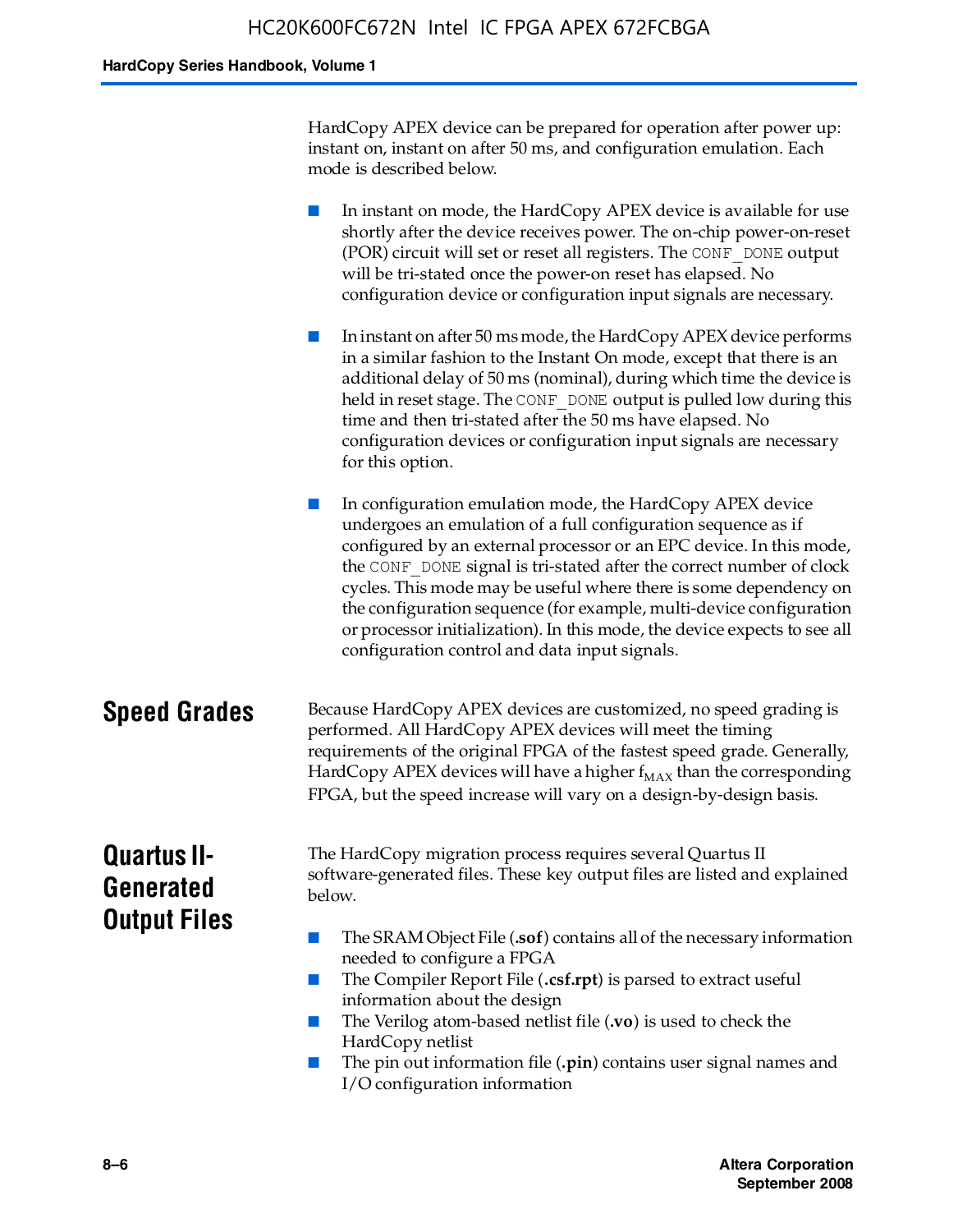- The Delay Information File (.sdo) is used to check the original FPGA timing
- A completed HardCopy timing requirements file describes all necessary timing information on the design. A template of this text file is available for download from the Altera website at **www.altera.com**.

The migration process consists of several steps. First, a netlist is constructed from the SOF. Then, the netlist is checked to ensure that the built-in scan test structures will operate correctly. The netlist is then fed into a place-and-route engine, and the design interconnect is generated. Static timing analysis ensures that all timing constraints are met, and static functional verification techniques are employed to ensure correct device migration. After successfully completing these stages, physical verification of the device takes place, and the metal mask layers are taped out to fabricate HardCopy APEX devices.

### **Document Revision History** Table 8–3 shows the revision history for this chapter.

| Table 8–3. Document Revision History |                                                                                                           |                           |  |  |
|--------------------------------------|-----------------------------------------------------------------------------------------------------------|---------------------------|--|--|
| <b>Date and Document</b><br>Version  | <b>Changes Made</b>                                                                                       | <b>Summary of Changes</b> |  |  |
| September 2008,<br>V <sub>2.3</sub>  | Updated chapter number and metadata.                                                                      |                           |  |  |
| June 2007, v2.2                      | Minor text edits.                                                                                         |                           |  |  |
| December 2006<br>v2.1                | Updated revision history.                                                                                 |                           |  |  |
| March 2006                           | Formerly chapter 10; no content change.                                                                   |                           |  |  |
| January 2005<br>v2.0                 | Update device names and other minor textual changes                                                       |                           |  |  |
| <b>June 2003</b><br>v1.0             | Initial release of Chapter 10, Description, Architecture and<br>Features, in the HardCopy Device Handbook |                           |  |  |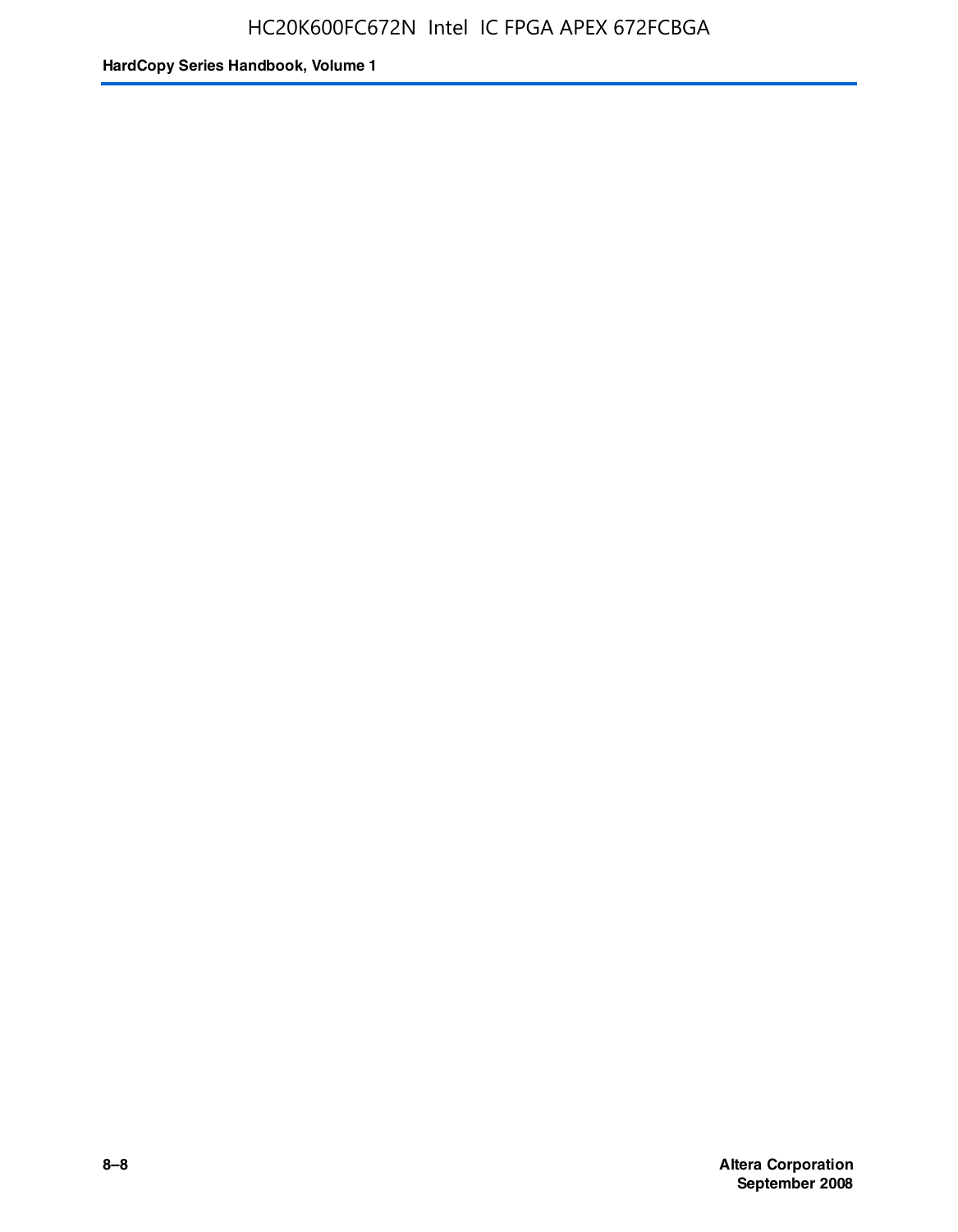

### **9. Boundary-Scan Support**

### **H51009-2.3**

### **IEEE Std. 1149.1 (JTAG) Boundary-Scan Support**

All HardCopy devices provide JTAG boundary-scan test (BST) circuitry that complies with the IEEE Std. 1149.1-1990 specification. HardCopy® APEX™ devices support the JTAG instructions shown in Table 9–1.

**1 The BSDL files for HardCopy devices are different from the** corresponding APEX 20KE or APEX 20KC parts. Download the [correct HardCopy BSDL file from Altera's website at](http://www.altera.com)  www.altera.com.

| Table 9-1. HardCopy APEX JTAG Instructions |                                                                                                                                                                                                                                                                                |  |  |  |
|--------------------------------------------|--------------------------------------------------------------------------------------------------------------------------------------------------------------------------------------------------------------------------------------------------------------------------------|--|--|--|
| <b>JTAG Instruction</b>                    | <b>Description</b>                                                                                                                                                                                                                                                             |  |  |  |
| SAMPLE/PRELOAD                             | SAMPLE/PRELOAD allows a snapshot of signals at the device pins to be<br>captured and examined during normal device operation and permits an initial<br>data pattern to be output at the device pins. It is also used by the SignalTap <sup>®</sup><br>embedded logic analyzer. |  |  |  |
| <b>EXTEST</b>                              | Allows the external circuitry and board-level interconnections to be tested by<br>forcing a test pattern at the output pins and capturing test results at the input pins.                                                                                                      |  |  |  |
| <b>BYPASS</b>                              | Places the 1-bit bypass register between the TDI and TDO pins, which allows the<br>BST data to pass synchronously through selected devices to adjacent devices<br>during normal device operation.                                                                              |  |  |  |
| <b>USERCODE</b>                            | Selects the 32-bit USERCODE register and places it between the TDI and TDO<br>pins, allowing the USERCODE to be serially shifted out of TDO.                                                                                                                                   |  |  |  |
| <b>IDCODE</b>                              | Selects the IDCODE register and places it between the TDI and TDO pins,<br>allowing the IDCODE to be serially shifted out of TDO.                                                                                                                                              |  |  |  |

HardCopy APEX devices instruction register length is 10 bits; the USERCODE register length is 32 bits. Tables 9–2 and 9–3 show the boundary-scan register length and device IDCODE information for HardCopy devices.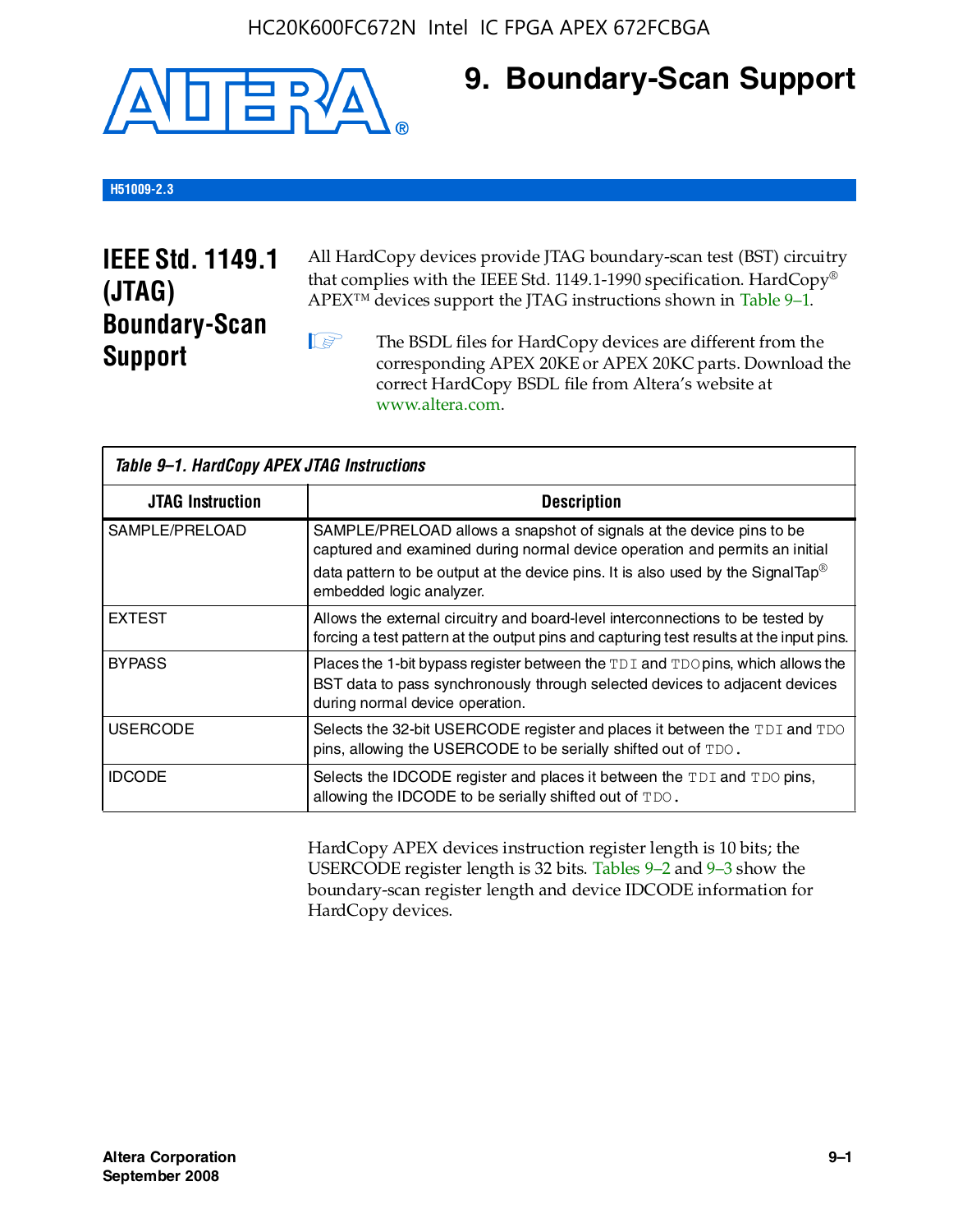### HC20K600FC672N Intel IC FPGA APEX 672FCBGA

#### **HardCopy Series Handbook, Volume 1**

| Table 9-2. HardCopy APEX Boundary-Scan Register Length |       |  |  |  |
|--------------------------------------------------------|-------|--|--|--|
| <b>Boundary-Scan Register Length</b><br><b>Device</b>  |       |  |  |  |
| HC20K400                                               | 1,506 |  |  |  |
| HC20K600                                               | 1,806 |  |  |  |
| HC20K1000                                              | 2,190 |  |  |  |
| HC20K1500                                              | 2.502 |  |  |  |

| Table 9–3. 32-Bit HardCopy APEX Device IDCODE |                     |                                         |                                                  |                  |  |
|-----------------------------------------------|---------------------|-----------------------------------------|--------------------------------------------------|------------------|--|
|                                               |                     | <b>IDCODE (32 Bits)</b> <i>Note (1)</i> |                                                  |                  |  |
| <b>Device</b>                                 | Version<br>(4 Bits) | Part Number (16 Bits)                   | <b>Manufacturer</b><br><b>Identity (11 Bits)</b> | 1 (1 Bit)<br>(2) |  |
| HC20K400                                      | 0000                | 1000 0100 0000 0000                     | 0110 1110<br>000                                 |                  |  |
| HC20K600                                      | 0000                | 1000 0110 0000 0000                     | 000 0110 1110                                    |                  |  |
| HC20K1000                                     | 0000                | 1001 0000 0000 0000                     | 000 0110 1110                                    |                  |  |
| HC20K1500                                     | 0000                | 1001 0101 0000<br>0000                  | 0110 1110<br>000                                 |                  |  |

*Notes to Table 9–3:*

(1) The most significant bit (MSB) is on the left.

(2) The IDCODE's least significant bit (LSB) is always 1.

Figure 9–1 shows the timing requirements for the JTAG signals.



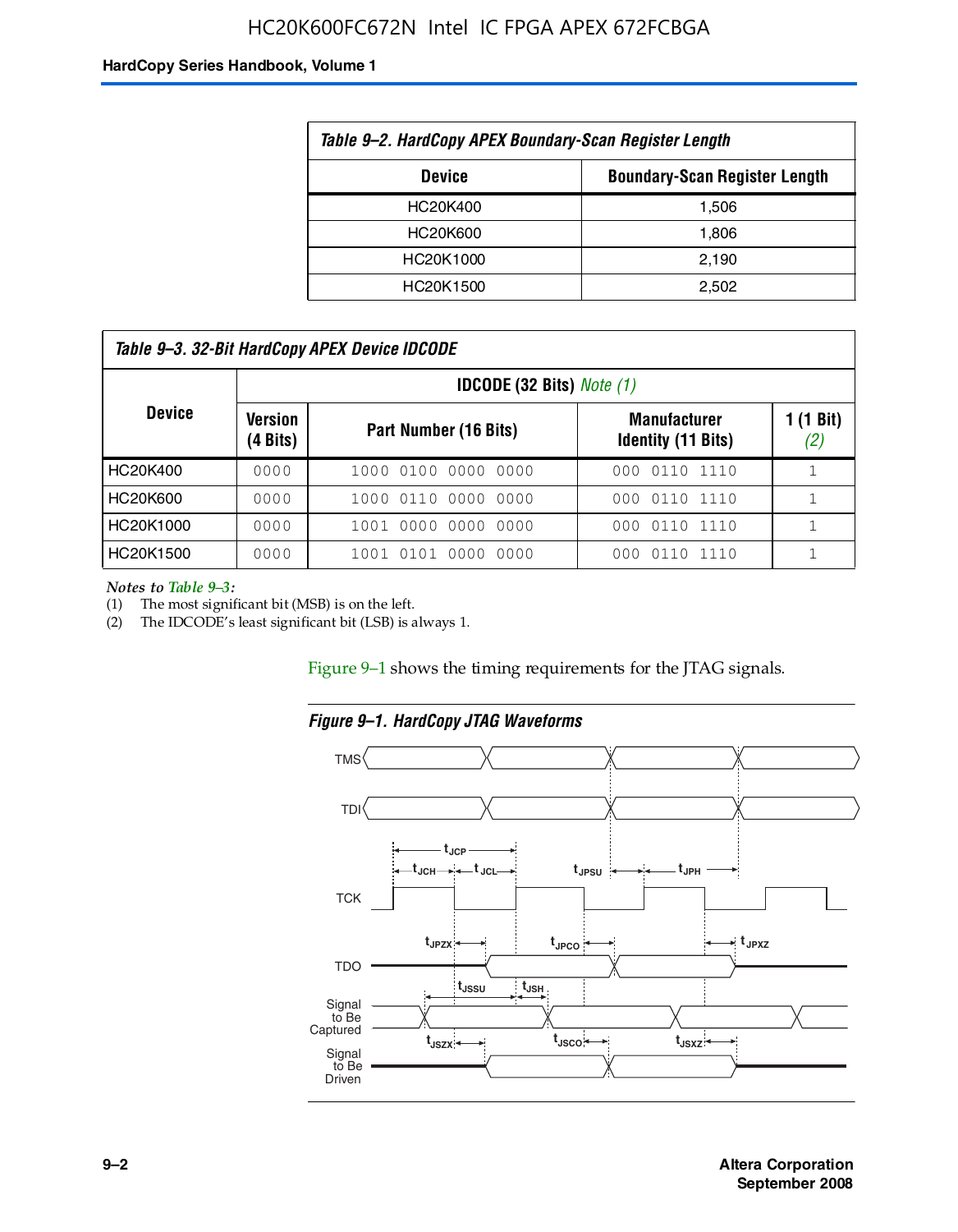Table 9–4 shows the JTAG timing parameters and values for HardCopy devices.

| Table 9-4. HardCopy APEX JTAG Timing Parameters and Values |                                                |     |     |      |  |
|------------------------------------------------------------|------------------------------------------------|-----|-----|------|--|
| <b>Symbol</b>                                              | <b>Parameter</b>                               | Min | Max | Unit |  |
| t <sub>JCP</sub>                                           | <b>TCK clock period</b>                        | 100 |     | ns   |  |
| t <sub>JCH</sub>                                           | <b>TCK clock high time</b>                     | 50  |     | ns   |  |
| t <sub>JCL</sub>                                           | <b>TCK clock low time</b>                      | 50  |     | ns   |  |
| t <sub>JPSU</sub>                                          | JTAG port setup time                           | 20  |     | ns   |  |
| $t_{\rm JPH}$                                              | JTAG port hold time                            | 45  |     | ns   |  |
| t <sub>JPCO</sub>                                          | JTAG port clock to output                      |     | 25  | ns   |  |
| t <sub>JPZX</sub>                                          | JTAG port high impedance to valid output       |     | 25  | ns   |  |
| t <sub>JPXZ</sub>                                          | JTAG port valid output to high impedance       |     | 25  | ns   |  |
| t <sub>JSSU</sub>                                          | Capture register setup time                    | 20  |     | ns   |  |
| t <sub>usн</sub>                                           | Capture register hold time                     | 45  |     | ns   |  |
| t <sub>usco</sub>                                          | Update register clock to output                |     | 35  | ns   |  |
| t <sub>JSZX</sub>                                          | Update register high impedance to valid output |     | 35  | ns   |  |
| t <sub>JSXZ</sub>                                          | Update register valid output to high impedance |     | 35  | ns   |  |



**f For more information about using JTAG BST circuitry in Altera devices,** refer to *Application Note 39 (IEEE Std. 1149.1 (JTAG) Boundary-Scan Testing in Altera Devices*.

### **Document Revision History**

Table 9–5 shows the revision history for this chapter.

| Table 9–5. Document Revision History (Part 1 of 2) |                                         |                           |  |  |
|----------------------------------------------------|-----------------------------------------|---------------------------|--|--|
| <b>Date and Document</b><br>Version                | <b>Changes Made</b>                     | <b>Summary of Changes</b> |  |  |
| September 2008,<br>v2.3                            | Updated chapter number and metadata.    |                           |  |  |
| June 2007, v2.2                                    | Minor text edits.                       |                           |  |  |
| December 2006<br>v2.1                              | Updated revision history.               | Updated revision history. |  |  |
| March 2006                                         | Formerly chapter 11; no content change. |                           |  |  |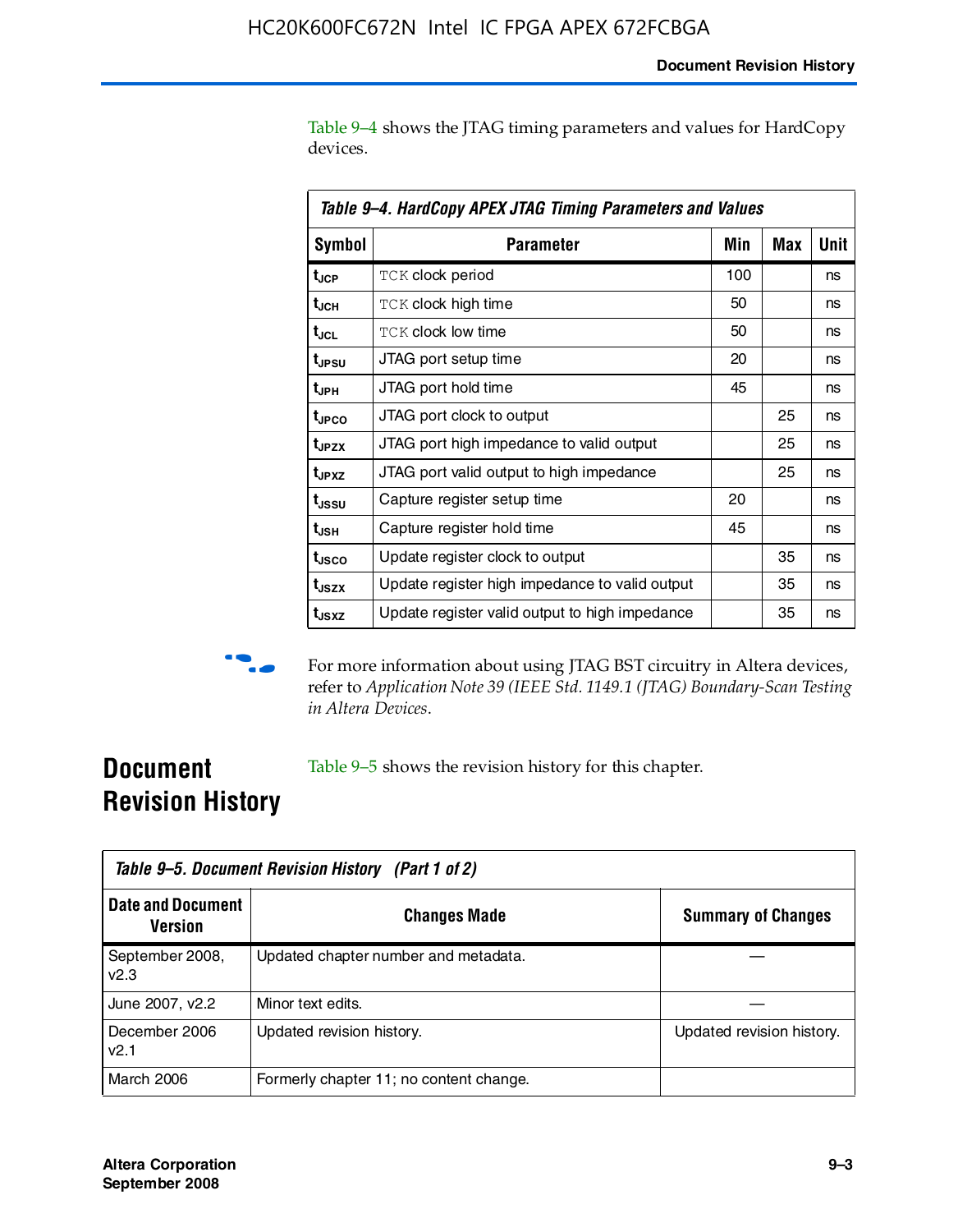| Table 9–5. Document Revision History (Part 2 of 2) |                                                                                     |                           |  |
|----------------------------------------------------|-------------------------------------------------------------------------------------|---------------------------|--|
| <b>Date and Document</b><br><b>Version</b>         | <b>Changes Made</b>                                                                 | <b>Summary of Changes</b> |  |
| January 2005<br>v2.0                               | Update device names and other minor textual changes.                                |                           |  |
| June 2003<br>v1.0                                  | Initial release of <i>Boundary-Scan Support</i> in the HardCopy<br>Device Handbook. |                           |  |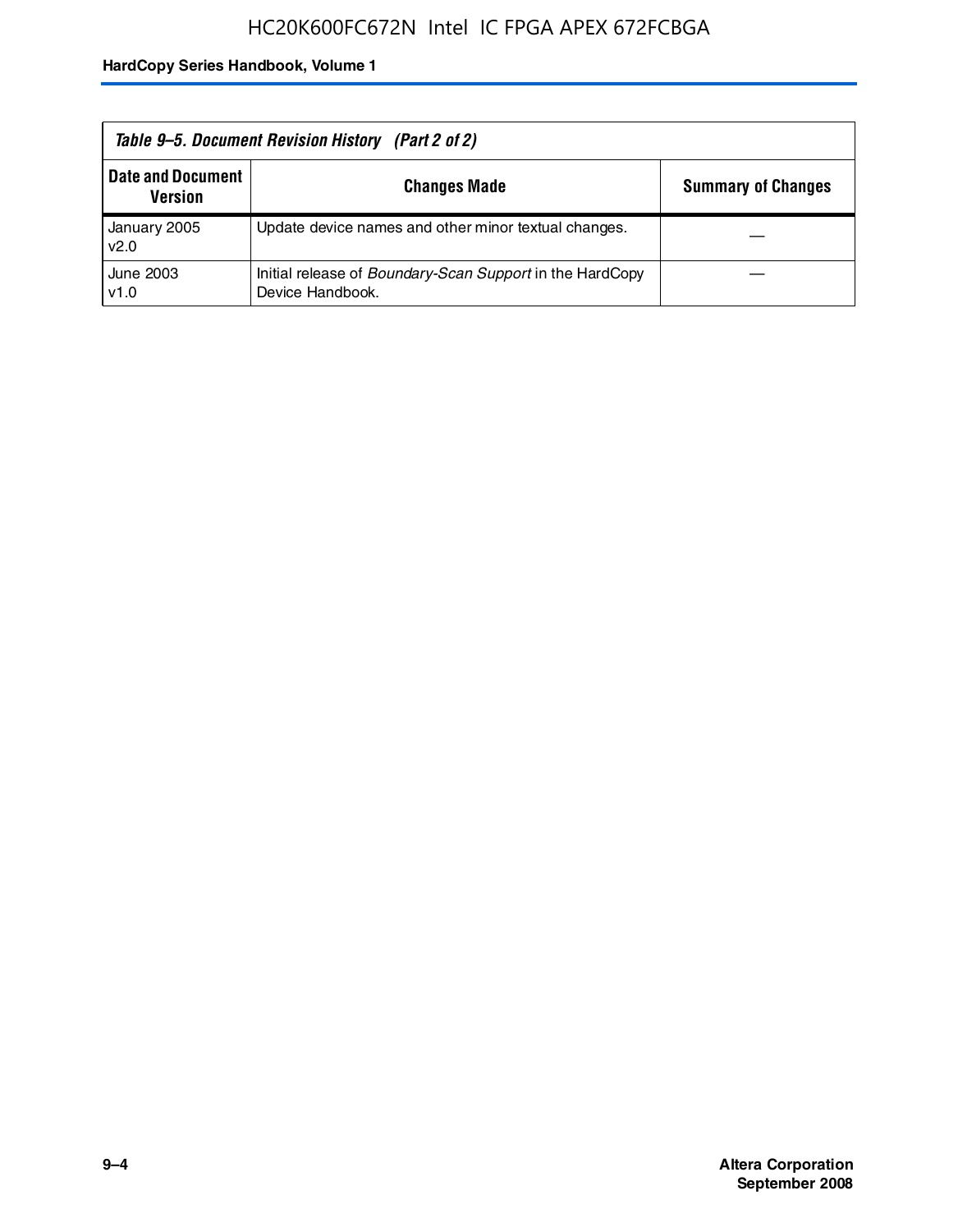

# **10. Operating Conditions**

### **H51010-2.3**

### **Recommended Operating Conditions**

Tables 10–1 through 10–4 provide information on absolute maximum ratings, recommended operating conditions, DC operating conditions, and capacitance for 1.8-V HardCopy® APEX<sup>TM</sup> devices.

| Table 10–1. HardCopy APEX Device Absolute Maximum Ratings Note (1) |                            |                              |        |     |             |
|--------------------------------------------------------------------|----------------------------|------------------------------|--------|-----|-------------|
| Symbol                                                             | <b>Parameter</b>           | <b>Conditions</b>            | Min    | Max | <b>Unit</b> |
| <b>V<sub>CCINT</sub></b>                                           | Supply voltage             | With respect to ground $(2)$ | $-0.5$ | 2.5 | v           |
| V <sub>CCIO</sub>                                                  |                            |                              | $-0.5$ | 4.6 | ν           |
| $V_1$                                                              | DC input voltage           |                              | $-0.5$ | 4.6 | v           |
| $I_{OUT}$                                                          | DC output current, per pin |                              | $-25$  | 25  | mA          |
| $\mathsf{T}_{\text{STG}}$                                          | Storage temperature        | No bias                      | $-65$  | 150 | °€          |
| $T_{\sf AMB}$                                                      | Ambient temperature        | Under bias                   | $-65$  | 135 | °C          |
| $T_{\rm J}$                                                        | Junction temperature       | BGA packages, under bias     |        | 135 | °C          |

| Table 10–2. HardCopy APEX Device Recommended Operating Conditions |                                                        |                    |                  |                   |              |  |  |
|-------------------------------------------------------------------|--------------------------------------------------------|--------------------|------------------|-------------------|--------------|--|--|
| Symbol                                                            | <b>Parameter</b>                                       | <b>Conditions</b>  | Min              | Max               | Unit         |  |  |
| $V_{\text{CCINT}}$                                                | Supply voltage for internal<br>logic and input buffers | (3), (4)           | 1.71<br>(1.71)   | 1.89<br>(1.89)    | $\vee$       |  |  |
| V <sub>CCIO</sub>                                                 | Supply voltage for output<br>buffers, 3.3-V operation  | (3), (4)           | 3.00<br>(3.00)   | 3.60<br>(3.60)    | $\vee$       |  |  |
|                                                                   | Supply voltage for output<br>buffers, 2.5-V operation  | (3), (4)           | 2.375<br>(2.375) | 2.625<br>(2.625)  | $\vee$       |  |  |
| $V_1$                                                             | Input voltage                                          | (2), (5)           | $-0.5$           | 4.1               | $\vee$       |  |  |
| $V_{\rm O}$                                                       | Output voltage                                         |                    | 0                | V <sub>CCIO</sub> | $\vee$       |  |  |
| $T_{\rm J}$                                                       | Junction temperature                                   | For commercial use | 0                | 85                | $^{\circ}$ C |  |  |
|                                                                   |                                                        | For industrial use | $-40$            | 100               | $^{\circ}$ C |  |  |
| $t_{R}$                                                           | Input rise time (10% to 90%)                           |                    |                  | 40                | ns           |  |  |
| $t_F$                                                             | Input fall time $(90\% \text{ to } 10\%)$              |                    |                  | 40                | ns           |  |  |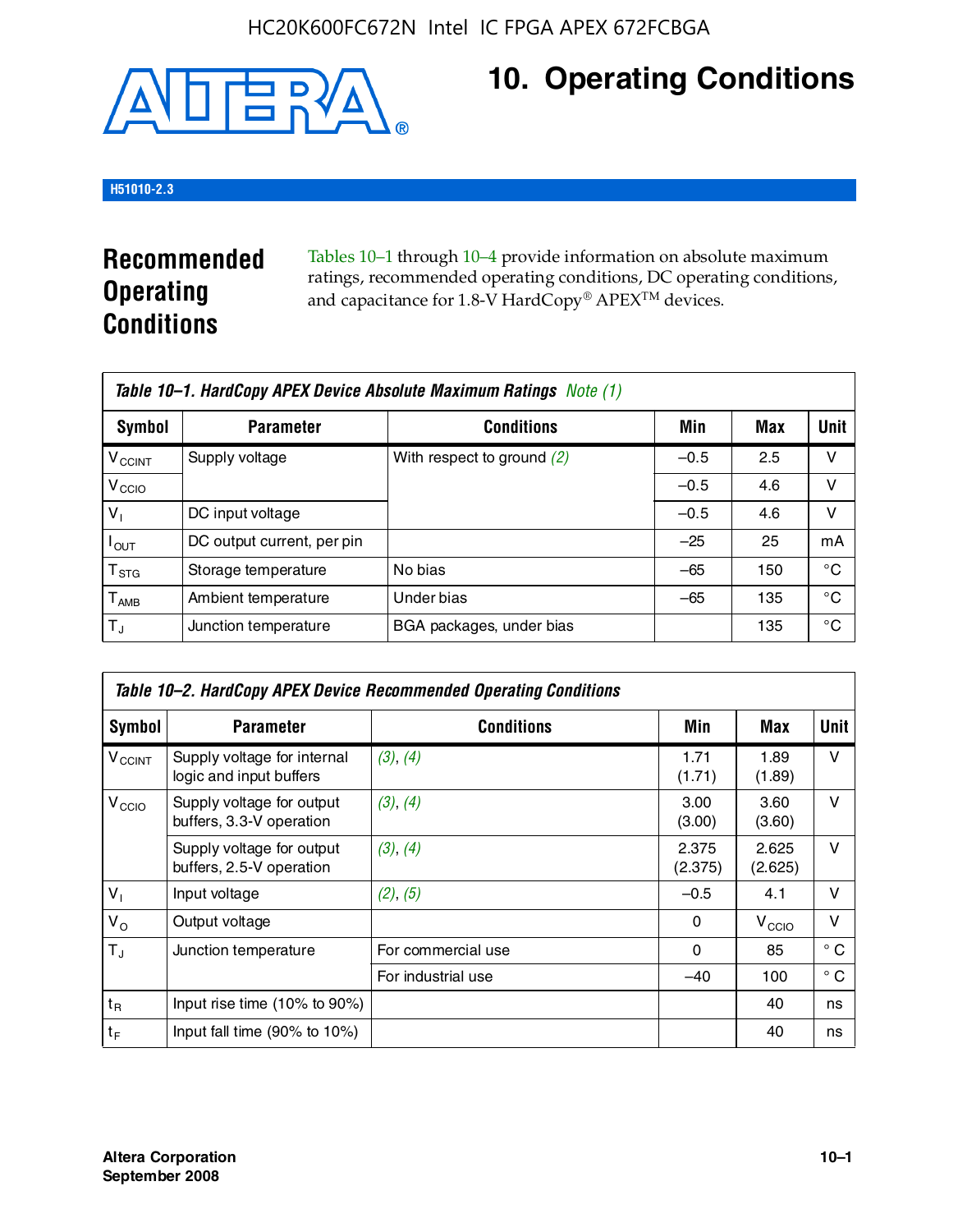### HC20K600FC672N Intel IC FPGA APEX 672FCBGA

|                 | Table 10–3. HardCopy APEX Device DC Operating Conditions (Part 1 of 2) Notes (6), (7), (8) |                                                                        |                                          |            |                                         |      |  |
|-----------------|--------------------------------------------------------------------------------------------|------------------------------------------------------------------------|------------------------------------------|------------|-----------------------------------------|------|--|
| Symbol          | <b>Parameter</b>                                                                           | <b>Conditions</b>                                                      | <b>Min</b>                               | <b>Typ</b> | Max                                     | Unit |  |
| $V_{\text{IH}}$ | High-level LVTTL, CMOS, or<br>3.3-V PCI input voltage                                      |                                                                        | 1.7.<br>$0.5 \times V_{\text{CCIO}}$ (8) |            | 4.1                                     | v    |  |
| $V_{IL}$        | Low-level LVTTL, CMOS, or<br>3.3-V PCI input voltage                                       |                                                                        | $-0.5$                                   |            | 0.8,<br>$0.3 \times V_{\text{CCIO}}(8)$ | V    |  |
| $V_{OH}$        | 3.3-V high-level LVTTL output<br>voltage                                                   | $I_{OH} = -12$ mA DC,<br>$V_{\text{CCIO}} = 3.00 V (9)$                | 2.4                                      |            |                                         | v    |  |
|                 | 3.3-V high-level LVCMOS<br>output voltage                                                  | $I_{OH} = -0.1$ mA DC,<br>$V_{\text{CCIO}} = 3.00 \text{ V} (9)$       | $V_{\text{CCIO}} - 0.2$                  |            |                                         | v    |  |
|                 | 3.3-V high-level PCI output<br>voltage                                                     | $I_{OH} = -0.5$ mA DC,<br>$V_{\text{CCIO}} = 3.00$ to 3.60 V<br>(9)    | $0.9 \times V_{\text{CCIO}}$             |            |                                         | v    |  |
|                 | 2.5-V high-level output<br>voltage                                                         | $I_{OH} = -0.1$ mA DC,<br>$V_{\text{CCIO}} = 2.30 \text{ V} (9)$       | 2.1                                      |            |                                         | v    |  |
|                 |                                                                                            | $I_{OH} = -1$ mA DC,<br>$V_{\text{CCIO}} = 2.30 \text{ V} (9)$         | 2.0                                      |            |                                         | v    |  |
|                 |                                                                                            | $I_{OH} = -2$ mA DC,<br>$V_{\text{CCIO}} = 2.30 \text{ V} (9)$         | 1.7                                      |            |                                         | v    |  |
| $V_{OL}$        | 3.3-V low-level LVTTL output<br>voltage                                                    | $I_{OL}$ = 12 mA DC,<br>$V_{\text{CCIO}} = 3.00 V (10)$                |                                          |            | 0.4                                     | v    |  |
|                 | 3.3-V low-level LVCMOS<br>output voltage                                                   | $I_{OL} = 0.1$ mA DC,<br>$V_{\text{CCIO}} = 3.00 \text{ V} (10)$       |                                          |            | 0.2                                     | v    |  |
|                 | 3.3-V low-level PCI output<br>voltage                                                      | $I_{OL}$ = 1.5 mA DC,<br>$V_{\text{CCIO}} = 3.00$ to 3.60 V<br>(10)    |                                          |            | $0.1 \times V_{\text{CCIO}}$            | v    |  |
|                 | 2.5-V low-level output voltage                                                             | $I_{OL} = 0.1$ mA DC,<br>$V_{\text{CCIO}} = 2.30 \text{ V} (10)$       |                                          |            | 0.2                                     | v    |  |
|                 |                                                                                            | $I_{OL}$ = 1 mA DC,<br>$V_{\text{CCIO}} = 2.30 V (10)$                 |                                          |            | 0.4                                     | v    |  |
|                 |                                                                                            | $I_{OL}$ = 2 mA DC,<br>$V_{\text{CCIO}} = 2.30 V (10)$                 |                                          |            | 0.7                                     | v    |  |
| Τ,              | Input pin leakage current (11)                                                             | $V_1 = 4.1$ to $-0.5$ V                                                | $-10$                                    |            | 10                                      | μA   |  |
| $I_{OZ}$        | Tri-stated I/O pin leakage<br>current (11)                                                 | $V_0$ = 4.1 to -0.5 V                                                  | $-10$                                    |            | 10                                      | μA   |  |
| $I_{CC0}$       | $V_{CC}$ supply current (standby)<br>(All ESBs in power-down<br>mode)                      | $V_1$ = ground, no load,<br>no toggling inputs,<br>-7 speed grade      |                                          | 10         |                                         | mA   |  |
|                 |                                                                                            | $V_1$ = ground, no load,<br>no toggling inputs,<br>-8, -9 speed grades |                                          | 5          |                                         | mA   |  |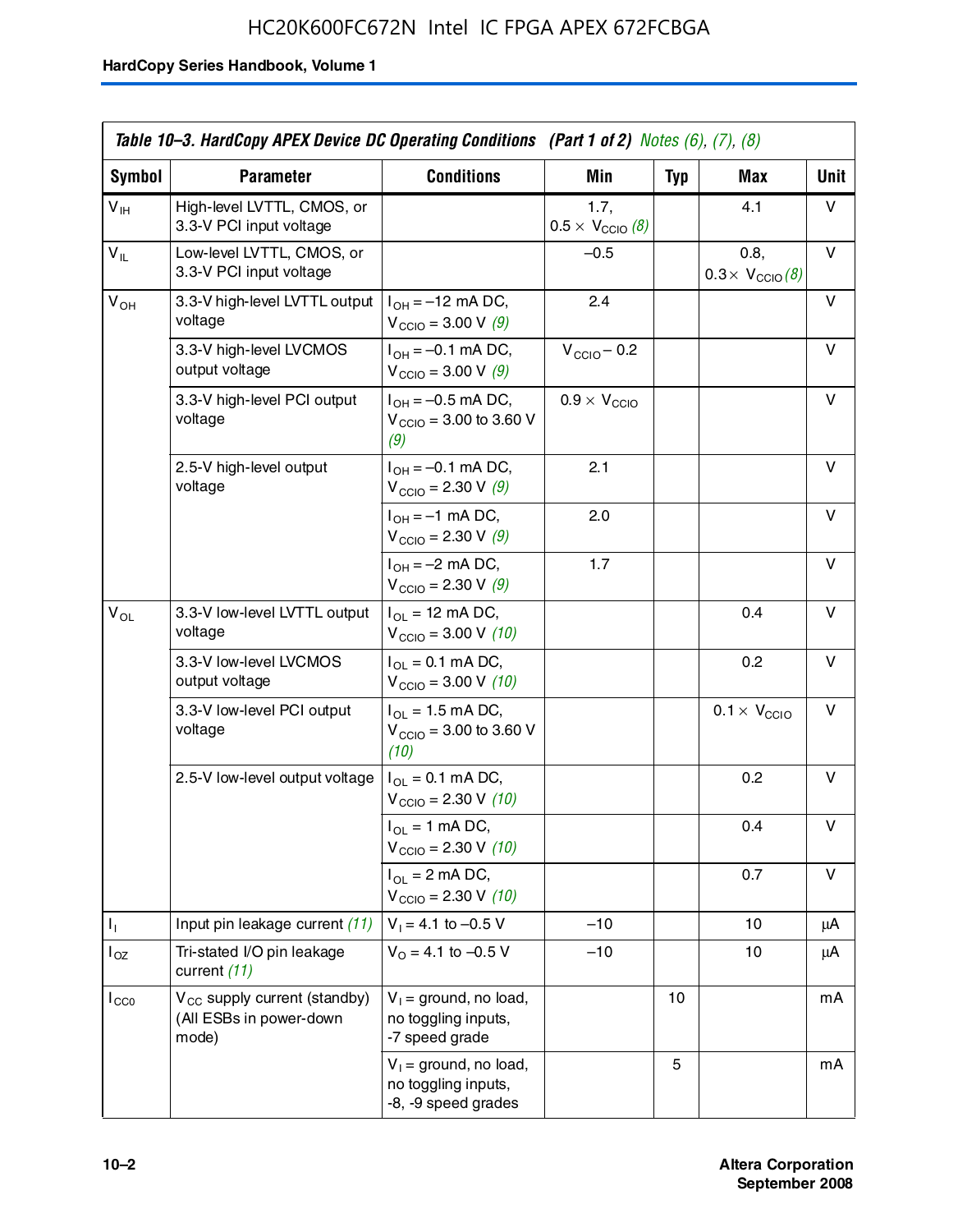### **Recommended Operating Conditions**

|            | Table 10-3. HardCopy APEX Device DC Operating Conditions (Part 2 of 2) Notes (6), (7), (8) |                                          |     |     |     |           |  |  |
|------------|--------------------------------------------------------------------------------------------|------------------------------------------|-----|-----|-----|-----------|--|--|
| Symbol     | <b>Parameter</b>                                                                           | <b>Conditions</b>                        | Min | Typ | Max | Unit      |  |  |
| $R_{CONF}$ | Value of I/O pin pull-up<br>resistor before and during<br>configuration emulation          | $V_{\text{CCIO}} = 3.0 V (12)$           | 20  |     | 50  | $k\Omega$ |  |  |
|            |                                                                                            | $V_{\text{CCIO}} = 2.375 \text{ V}$ (12) | 30  |     | 80  | $k\Omega$ |  |  |
|            |                                                                                            | $V_{\text{CCIO}} = 1.71 \text{ V}$ (12)  | 60  |     | 150 | $k\Omega$ |  |  |

|                    | <b>Table 10–4. HardCopy APEX Device Capacitance</b> Note (13) |                                     |     |     |     |  |
|--------------------|---------------------------------------------------------------|-------------------------------------|-----|-----|-----|--|
| Symbol             | <b>Parameter</b>                                              | <b>Conditions</b>                   | Min | Typ | Max |  |
| $C_{\text{IN}}$    | Input capacitance                                             | $V_{IN} = 0$ V, f = 1.0 MHz         |     | 8   | pF  |  |
| $C_{\text{INCLK}}$ | Input capacitance on<br>dedicated clock pin                   | $V_{IN} = 0$ V, f = 1.0 MHz         |     | 12  | pF  |  |
| $C_{OUT}$          | Output capacitance                                            | $V_{\text{OUT}} = 0$ V, f = 1.0 MHz |     | 8   | pF  |  |

### *Notes to Table 10–1 through 10–4:*

- (1) Refer to the *Operating Requirements for Altera Devices Data Sheet*.
- (2) Minimum DC input is –0.5 V. During transitions, the inputs may undershoot to –0.5 V or overshoot to 4.6 V for input currents less than 100 mA and periods shorter than 20 ns.
- (3) Numbers in parentheses are for industrial-temperature-range devices.
- (4) Maximum  $V_{CC}$  rise time is 100 ms, and  $V_{CC}$  must rise monotonically.
- (5) All pins (including dedicated inputs, clock, I/O, and JTAG pins) may be driven before  $V_{\text{CCINT}}$  and  $V_{\text{CCIO}}$  are powered.
- (6) Typical values are for  $T_A = 25^{\circ}$  C,  $V_{CCTNT} = 1.8$  V, and  $V_{CCTO} = 1.8$  V, 2.5 V, or 3.3 V.
- (7) These values are specified under the HardCopy device recommended operating conditions, as shown in Table 10–2 on page 10–1.
- (8) Refer to *AN 117: Using Selectable I/O Standards in Altera Devices* for the V<sub>IH</sub>, V<sub>IL</sub>, V<sub>OH</sub>, V<sub>OL</sub>, and I<sub>I</sub> parameters when  $V_{\text{CCIO}} = 1.8 \text{ V}$ .
- (9) The APEX 20KE input buffers are compatible with 1.8-V, 2.5-V and 3.3-V (LVTTL and LVCMOS) signals. Additionally, the input buffers are 3.3-V PCI compliant. Input buffers also meet specifications for GTL+, CTT, AGP, SSTL-2, SSTL-3, and HSTL.
- (10) The  $I_{OH}$  parameter refers to high-level TTL, PCI, or CMOS output current.
- (11) This value is specified for normal device operation. The value may vary during power-up.
- (12) Pin pull-up resistance values will be lower if an external source drives the pin higher than  $V_{CCIO}$ .
- (13) Capacitance is sample-tested only.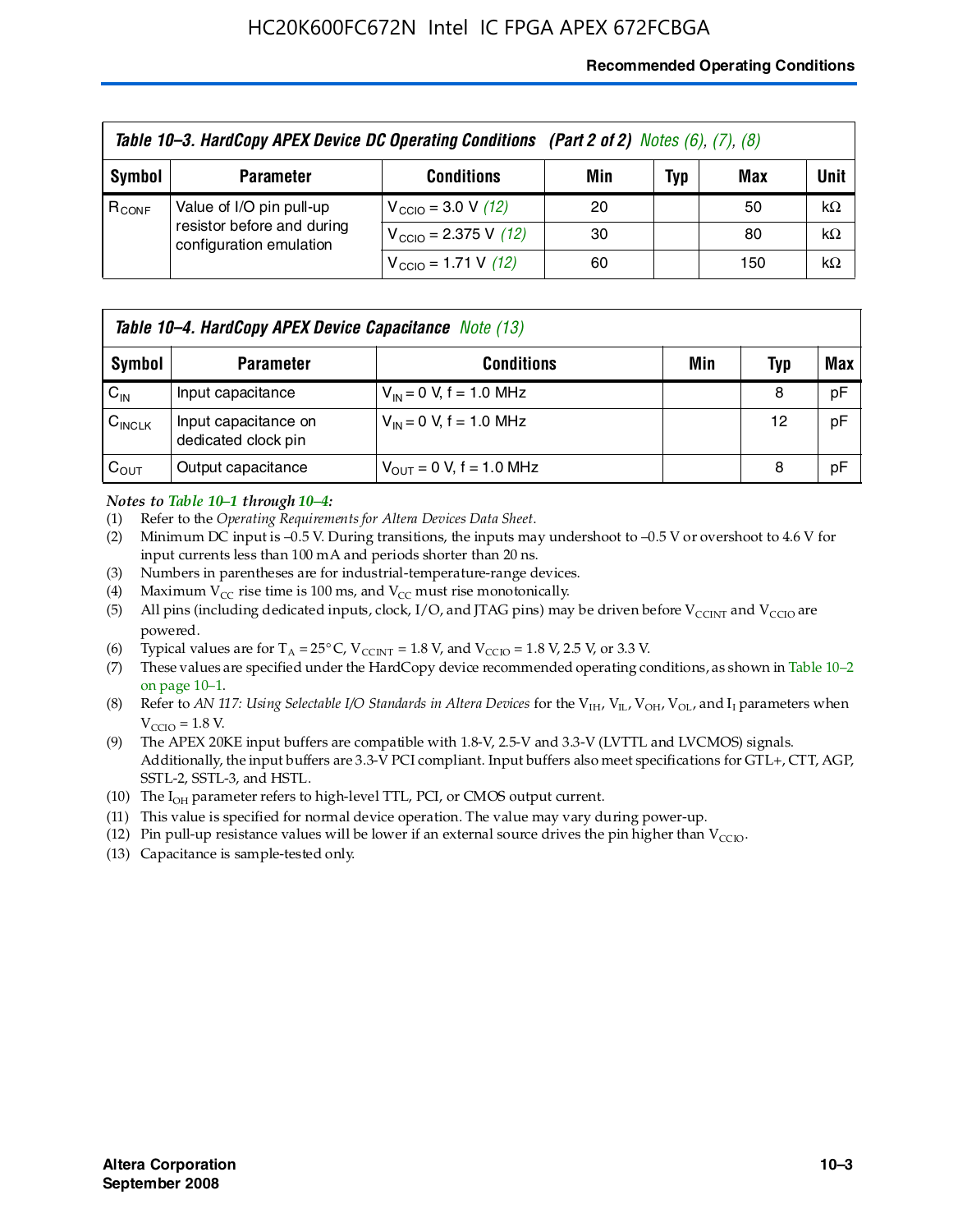Tables 10–5 through 10–20 list the DC operating specifications for the supported I/O standards. These tables list minimal specifications only; HardCopy devices may exceed these specifications.

|                           | Table 10-5. LVTTL I/O Specifications |                                                                 |                |                         |              |  |  |  |  |
|---------------------------|--------------------------------------|-----------------------------------------------------------------|----------------|-------------------------|--------------|--|--|--|--|
| Symbol                    | <b>Parameter</b>                     | <b>Conditions</b>                                               | <b>Minimum</b> | <b>Maximum</b>          | <b>Units</b> |  |  |  |  |
| $V_{\text{CCIO}}$         | Output supply<br>voltage             |                                                                 | 3.0            | 3.6                     | $\vee$       |  |  |  |  |
| $V_{\text{IH}}$           | High-level input<br>voltage          |                                                                 | 2.0            | $V_{\text{CCIO}} + 0.3$ | $\vee$       |  |  |  |  |
| $V_{IL}$                  | Low-level input<br>voltage           |                                                                 | $-0.3$         | 0.8                     | v            |  |  |  |  |
| $\mathsf{I}_{\mathsf{I}}$ | Input pin leakage<br>current         | $V_{IN} = 0$ V or 3.3 V                                         | $-10$          | 10                      | μA           |  |  |  |  |
| $V_{OH}$                  | High-level output<br>voltage         | $I_{OH} = -12$ mA,<br>$V_{\text{CCIO}} = 3.0 V(1)$              | 2.4            |                         | v            |  |  |  |  |
| $V_{OL}$                  | Low-level output<br>voltage          | $I_{\Omega I} = 12 \text{ mA}$<br>$V_{\text{CCIO}} = 3.0 V (2)$ |                | 0.4                     | $\vee$       |  |  |  |  |

|                   | Table 10-6. LVCMOS I/O Specifications |                                                           |                         |                         |              |  |  |  |  |
|-------------------|---------------------------------------|-----------------------------------------------------------|-------------------------|-------------------------|--------------|--|--|--|--|
| <b>Symbol</b>     | <b>Parameter</b>                      | <b>Conditions</b>                                         | <b>Minimum</b>          | <b>Maximum</b>          | <b>Units</b> |  |  |  |  |
| V <sub>CCIO</sub> | Power supply<br>voltage range         |                                                           | 3.0                     | 3.6                     | v            |  |  |  |  |
| $V_{\text{IH}}$   | High-level input<br>voltage           |                                                           | 2.0                     | $V_{\text{CCIO}} + 0.3$ | $\vee$       |  |  |  |  |
| $V_{IL}$          | Low-level input<br>voltage            |                                                           | $-0.3$                  | 0.8                     | $\vee$       |  |  |  |  |
| H,                | Input pin leakage<br>current          | $V_{IN} = 0$ V or 3.3 V                                   | $-10$                   | 10                      | μA           |  |  |  |  |
| $V_{OH}$          | High-level output<br>voltage          | $V_{\text{CCIO}} = 3.0 V$<br>$I_{OH} = -0.1$ mA $(1)$     | $V_{\text{CCIO}} - 0.2$ |                         | $\vee$       |  |  |  |  |
| $V_{OL}$          | Low-level output<br>voltage           | $V_{\text{CCIO}} = 3.0 V$<br>$I_{\text{OL}} = 0.1$ mA (2) |                         | 0.2                     | $\vee$       |  |  |  |  |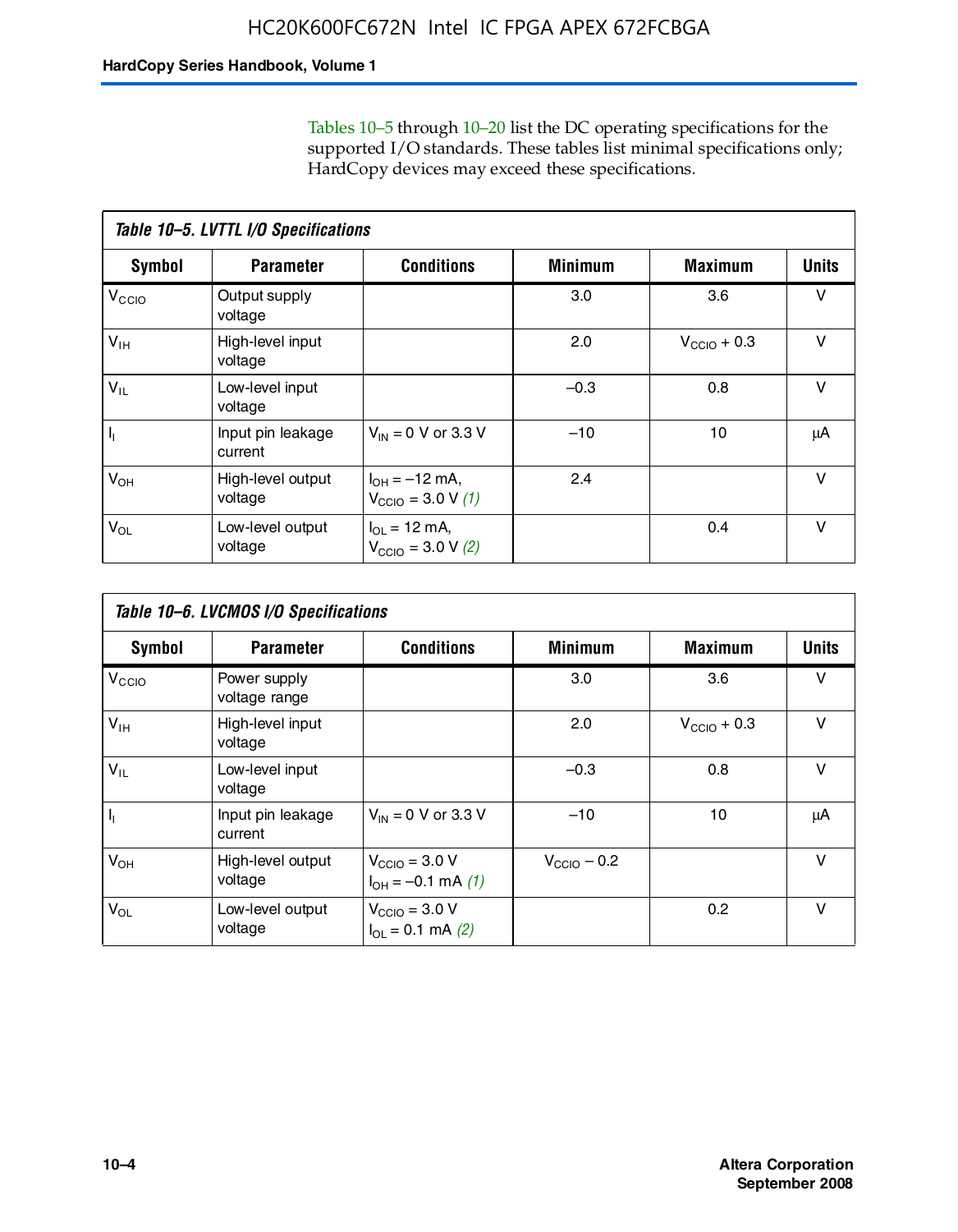### **Recommended Operating Conditions**

|                         | Table 10-7. 2.5-V I/O Specifications |                                      |                |                         |              |
|-------------------------|--------------------------------------|--------------------------------------|----------------|-------------------------|--------------|
| Symbol                  | <b>Parameter</b>                     | <b>Conditions</b>                    | <b>Minimum</b> | <b>Maximum</b>          | <b>Units</b> |
| V <sub>CCO</sub>        | Output supply<br>voltage             |                                      | 2.375          | 2.625                   | v            |
| $V_{\text{IH}}$         | High-level input<br>voltage          |                                      | 1.7            | $V_{\text{CCIO}} + 0.3$ | $\vee$       |
| $V_{IL}$                | Low-level input<br>voltage           |                                      | $-0.3$         | 0.7                     | $\vee$       |
| $\mathsf{I}_\mathsf{I}$ | Input pin leakage<br>current         | $V_{IN} = 0$ V or 3.3 V              | $-10$          | 10                      | μA           |
| $V_{OH}$                | High-level output                    | $I_{OH} = -0.1$ mA $(1)$             | 2.1            |                         | $\vee$       |
|                         | voltage                              | $I_{OH} = -1$ mA $(1)$               | 2.0            |                         | V            |
|                         |                                      | $I_{OH} = -2$ mA (1)                 | 1.7            |                         | $\vee$       |
| $V_{OL}$                | Low-level output                     | $I_{\text{OL}} = 0.1 \text{ mA}$ (2) |                | 0.2                     | v            |
|                         | voltage                              | $I_{\Omega}$ = 1 mA (2)              |                | 0.4                     | $\vee$       |
|                         |                                      | $I_{\Omega I} = 2$ mA (2)            |                | 0.7                     | v            |

|                   | Table 10-8. 1.8-V I/O Specifications |                         |                               |                               |              |  |  |  |  |
|-------------------|--------------------------------------|-------------------------|-------------------------------|-------------------------------|--------------|--|--|--|--|
| Symbol            | <b>Parameter</b>                     | <b>Conditions</b>       | <b>Minimum</b>                | <b>Maximum</b>                | <b>Units</b> |  |  |  |  |
| V <sub>CCIO</sub> | Output supply<br>voltage             |                         | 1.7                           | 1.9                           | v            |  |  |  |  |
| $V_{IH}$          | High-level input<br>voltage          |                         | $0.65 \times V_{\text{CCIO}}$ | $V_{\text{CCIO}} + 0.3$       | v            |  |  |  |  |
| $V_{IL}$          | Low-level input<br>voltage           |                         |                               | $0.35 \times V_{\text{CCIO}}$ | $\vee$       |  |  |  |  |
| $\mathbf{l}_{1}$  | Input pin leakage<br>current         | $V_{IN} = 0$ V or 3.3 V | $-10$                         | 10                            | μA           |  |  |  |  |
| $V_{OH}$          | High-level output<br>voltage         | $I_{OH} = -2$ mA (1)    | $V_{\text{CCIO}} - 0.45$      |                               | v            |  |  |  |  |
| $V_{OL}$          | Low-level output<br>voltage          | $I_{\Omega}$ = 2 mA (2) |                               | 0.45                          | $\vee$       |  |  |  |  |

| Table 10-9. 3.3-V PCI Specifications (Part 1 of 2) |                             |                   |                              |                |                         |       |  |
|----------------------------------------------------|-----------------------------|-------------------|------------------------------|----------------|-------------------------|-------|--|
| Symbol                                             | <b>Parameter</b>            | <b>Conditions</b> | <b>Minimum</b>               | <b>Typical</b> | <b>Maximum</b>          | Units |  |
| V <sub>CIO</sub>                                   | I/O supply voltage          |                   | 3.0                          | 3.3            | 3.6                     |       |  |
| $V_{\text{IH}}$                                    | High-level input<br>voltage |                   | $0.5 \times V_{\text{CCIO}}$ |                | $V_{\text{CCIO}} + 0.5$ |       |  |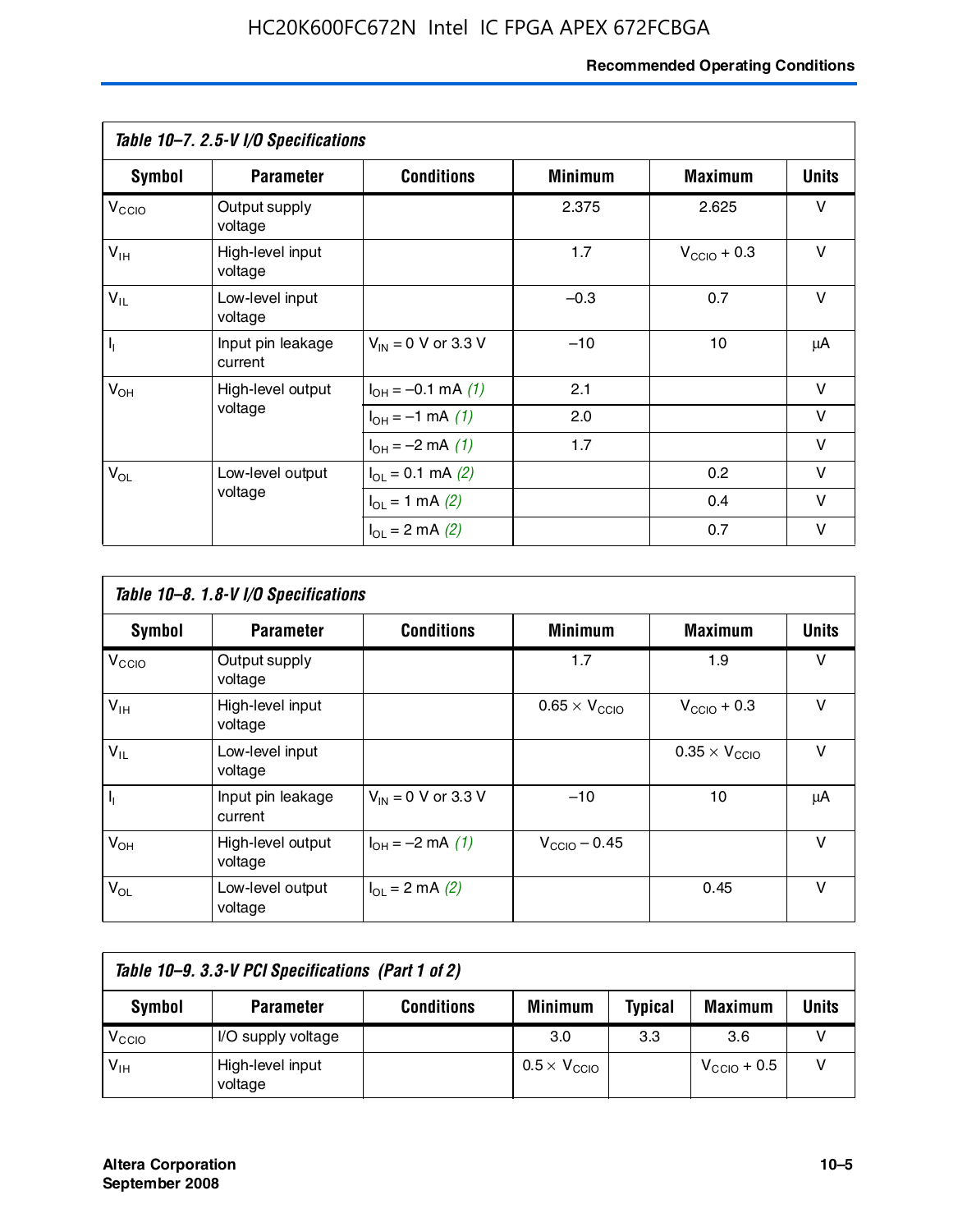### HC20K600FC672N Intel IC FPGA APEX 672FCBGA

| Table 10–9. 3.3-V PCI Specifications (Part 2 of 2) |                              |                                        |                              |         |                              |              |  |
|----------------------------------------------------|------------------------------|----------------------------------------|------------------------------|---------|------------------------------|--------------|--|
| Symbol                                             | <b>Parameter</b>             | <b>Conditions</b>                      | <b>Minimum</b>               | Typical | <b>Maximum</b>               | <b>Units</b> |  |
| $V_{IL}$                                           | Low-level input<br>voltage   |                                        | $-0.5$                       |         | $0.3 \times V_{\text{CCIO}}$ | v            |  |
|                                                    | Input pin leakage<br>current | $0 < V_{IN} < V_{CCIO}$                | $-10$                        |         | 10                           | μA           |  |
| $V_{OH}$                                           | High-level output<br>voltage | $I_{\text{OUT}} = -500 \mu A$          | $0.9 \times V_{\text{CCIO}}$ |         |                              | v            |  |
| $V_{OL}$                                           | Low-level output<br>voltage  | $I_{\text{OUT}} = 1,500 \,\mu\text{A}$ |                              |         | $0.1 \times V_{\text{CCIO}}$ | v            |  |

| Table 10-10. 3.3-V PCI-X Specifications |                              |                               |                              |                |                               |              |  |
|-----------------------------------------|------------------------------|-------------------------------|------------------------------|----------------|-------------------------------|--------------|--|
| <b>Symbol</b>                           | <b>Parameter</b>             | <b>Conditions</b>             | <b>Minimum</b>               | <b>Typical</b> | <b>Maximum</b>                | <b>Units</b> |  |
| V <sub>CCIO</sub>                       | Output supply<br>voltage     |                               | 3.0                          | 3.3            | 3.6                           | v            |  |
| V <sub>IH</sub>                         | High-level input<br>voltage  |                               | $0.5 \times V_{\text{CCIO}}$ |                | $V_{\text{CCIO}} + 0.5$       | $\vee$       |  |
| $V_{IL}$                                | Low-level input<br>voltage   |                               | $-0.5$                       |                | $0.35 \times V_{\text{CCIO}}$ | $\vee$       |  |
| $V_{IPU}$                               | Input pull-up voltage        |                               | $0.7 \times V_{\text{CCIO}}$ |                |                               | $\vee$       |  |
| $I_{\rm IL}$                            | Input pin leakage<br>current | $0 < V_{IN} < V_{CGIO}$       | $-10.0$                      |                | 10.0                          | μA           |  |
| $V_{OH}$                                | High-level output<br>voltage | $I_{\text{OUT}} = -500 \mu A$ | $0.9 \times V_{\text{CCIO}}$ |                |                               | $\vee$       |  |
| $V_{OL}$                                | Low-level output<br>voltage  | $I_{\text{OUT}} = 1500 \mu A$ |                              |                | $0.1 \times V_{\text{CCIO}}$  | $\vee$       |  |
| L <sub>PIN</sub>                        | Pin Inductance               |                               |                              |                | 15.0                          | nH           |  |

| Table 10-11. 3.3-V LVDS I/O Specifications (Part 1 of 2) |                                          |                    |                |         |                |        |  |
|----------------------------------------------------------|------------------------------------------|--------------------|----------------|---------|----------------|--------|--|
| Symbol                                                   | <b>Parameter</b>                         | <b>Conditions</b>  | <b>Minimum</b> | Typical | <b>Maximum</b> | Units  |  |
| V <sub>CIO</sub>                                         | I/O supply voltage                       |                    | 3.135          | 3.3     | 3.465          | $\vee$ |  |
| $V_{OD}$                                                 | Differential output<br>voltage           | $R_1 = 100 \Omega$ | 250            |         | 450            | mV     |  |
| $V_{OD}$                                                 | Change in VOD<br>between high and<br>low | $R_i = 100 \Omega$ |                |         | 50             | mV     |  |
| $V_{OS}$                                                 | Output offset voltage                    | $R_1 = 100 \Omega$ | 1.125          | 1.25    | 1.375          |        |  |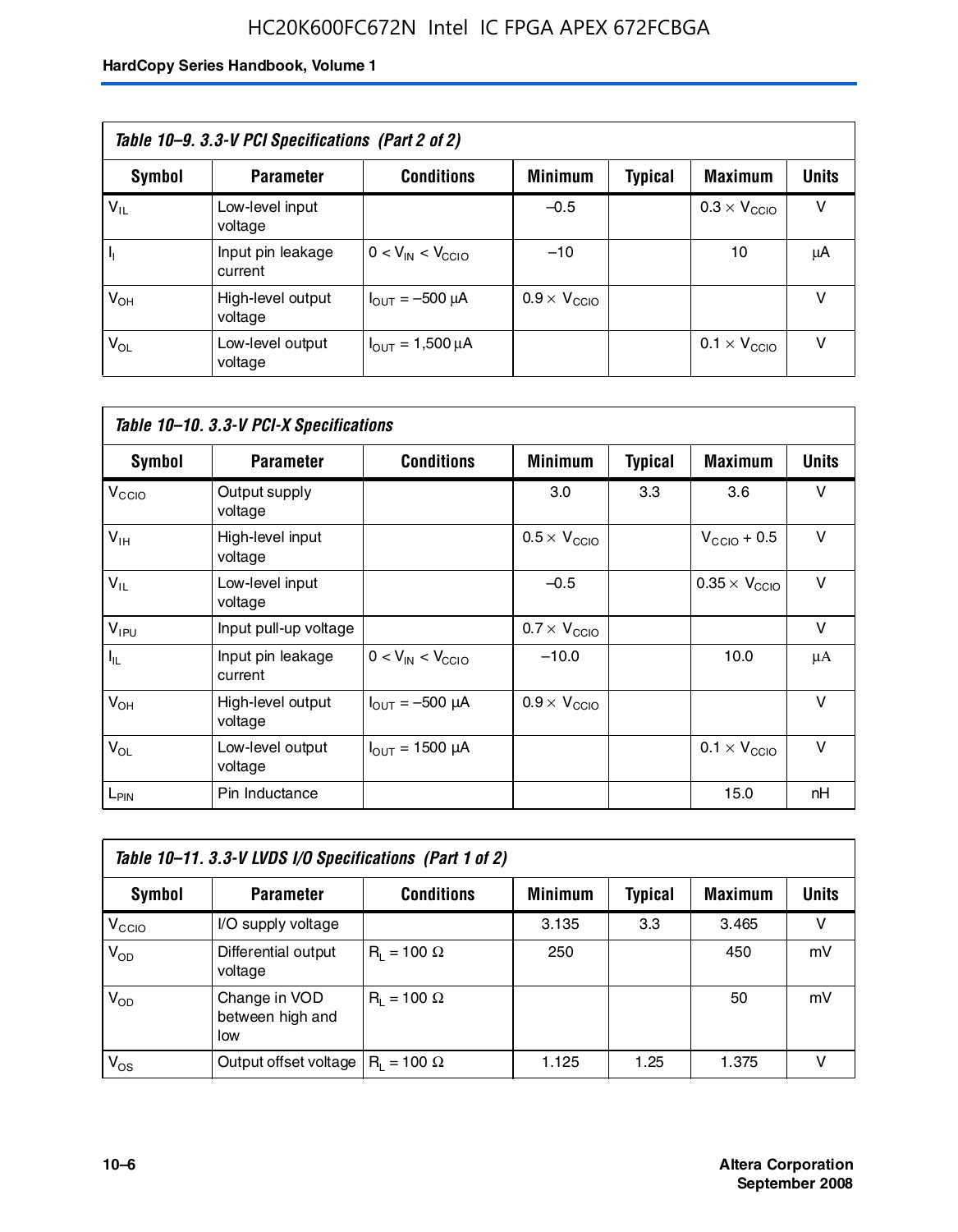### **Recommended Operating Conditions**

| Table 10–11. 3.3-V LVDS I/O Specifications (Part 2 of 2) |                                                                              |                    |                |                |                |              |  |
|----------------------------------------------------------|------------------------------------------------------------------------------|--------------------|----------------|----------------|----------------|--------------|--|
| Symbol                                                   | <b>Parameter</b>                                                             | <b>Conditions</b>  | <b>Minimum</b> | <b>Typical</b> | <b>Maximum</b> | <b>Units</b> |  |
| $V_{OS}$                                                 | Change in VOS<br>between high and<br>low                                     | $R_1 = 100 \Omega$ |                |                | 50             | mV           |  |
| V <sub>TH</sub>                                          | Differential input<br>threshold                                              | $V_{CM} = 1.2 V$   | $-100$         |                | 100            | mV           |  |
| $V_{IN}$                                                 | Receiver input<br>voltage range                                              |                    | 0.0            |                | 2.4            | v            |  |
| $R_{\perp}$                                              | Receiver differential<br>input resistor<br>(external to<br>APEX 20K devices) |                    | 90             | 100            | 110            | Ω            |  |

| Table 10-12. GTL+ I/O Specifications |                             |                          |                 |                |                 |              |  |
|--------------------------------------|-----------------------------|--------------------------|-----------------|----------------|-----------------|--------------|--|
| <b>Symbol</b>                        | <b>Parameter</b>            | <b>Conditions</b>        | <b>Minimum</b>  | <b>Typical</b> | <b>Maximum</b>  | <b>Units</b> |  |
| $V_{TT}$                             | Termination voltage         |                          | 1.35            | 1.5            | 1.65            | v            |  |
| $V_{REF}$                            | Reference voltage           |                          | 0.88            | 1.0            | 1.12            | $\vee$       |  |
| $V_{IH}$                             | High-level input<br>voltage |                          | $V_{REF}$ + 0.1 |                |                 | $\vee$       |  |
| $V_{IL}$                             | Low-level input<br>voltage  |                          |                 |                | $V_{BFF}$ – 0.1 | $\vee$       |  |
| $V_{OL}$                             | Low-level output<br>voltage | $I_{\Omega}$ = 36 mA (2) |                 |                | 0.65            | $\vee$       |  |

| Table 10–13. SSTL-2 Class I Specifications (Part 1 of 2) |                             |                   |                         |           |                         |              |  |
|----------------------------------------------------------|-----------------------------|-------------------|-------------------------|-----------|-------------------------|--------------|--|
| Symbol                                                   | <b>Parameter</b>            | <b>Conditions</b> | <b>Minimum</b>          | Typical   | <b>Maximum</b>          | <b>Units</b> |  |
| V <sub>CIO</sub>                                         | I/O supply voltage          |                   | 2.375                   | 2.5       | 2.625                   | v            |  |
| $V_{TT}$                                                 | Termination voltage         |                   | $V_{\text{REF}}$ – 0.04 | $V_{REF}$ | $V_{BFF}$ + 0.04        | v            |  |
| $V_{BEF}$                                                | Reference voltage           |                   | 1.15                    | 1.25      | 1.35                    | v            |  |
| $V_{\text{H}}$                                           | High-level input<br>voltage |                   | $V_{REF}$ + 0.18        |           | $V_{\text{CCIO}} + 0.3$ | v            |  |
| $V_{IL}$                                                 | Low-level input<br>voltage  |                   | $-0.3$                  |           | $V_{REF}$ – 0.18        | v            |  |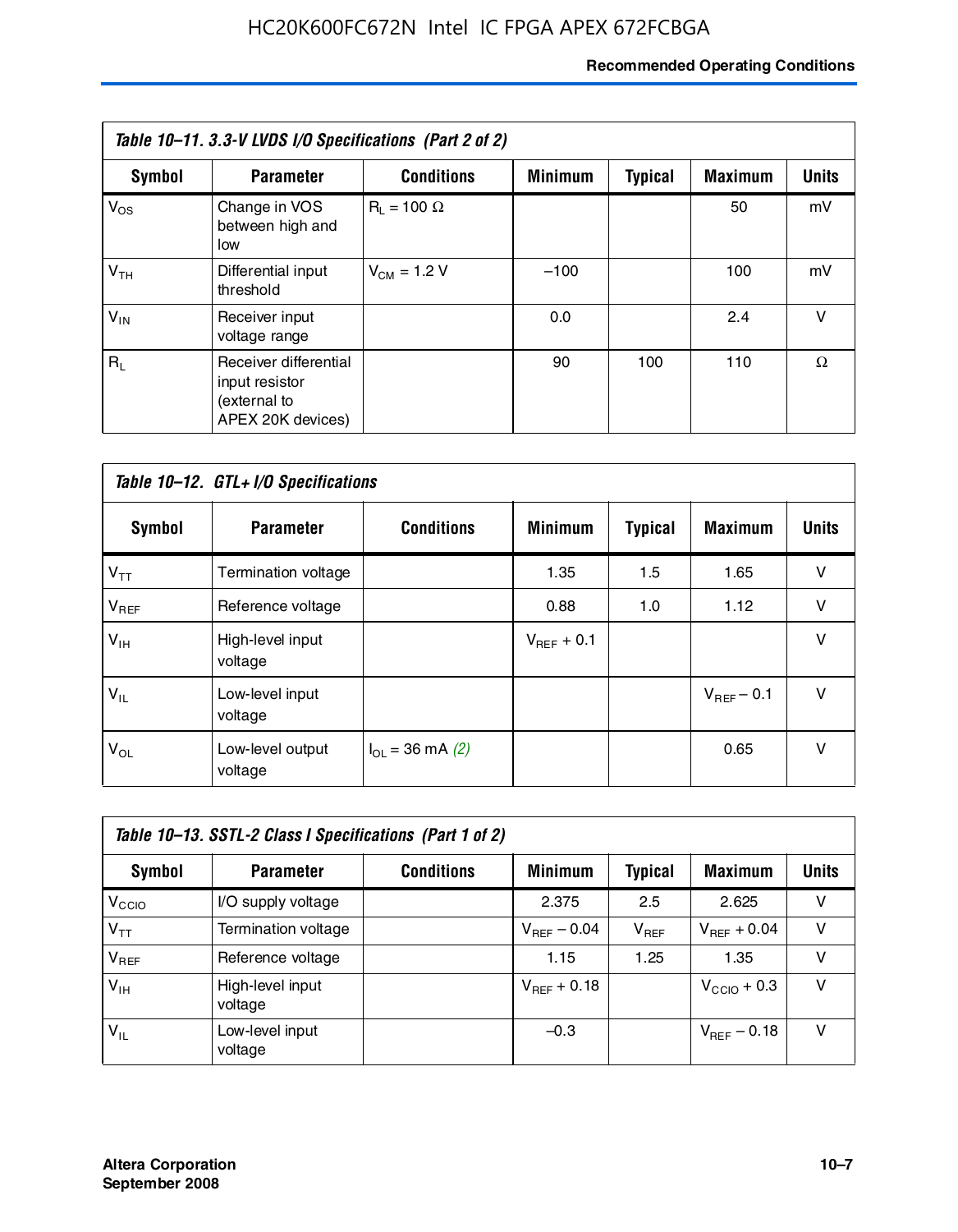### HC20K600FC672N Intel IC FPGA APEX 672FCBGA

| Table 10–13. SSTL-2 Class I Specifications (Part 2 of 2) |                              |                           |                 |                |                 |              |  |
|----------------------------------------------------------|------------------------------|---------------------------|-----------------|----------------|-----------------|--------------|--|
| Symbol                                                   | <b>Parameter</b>             | <b>Conditions</b>         | <b>Minimum</b>  | <b>Typical</b> | <b>Maximum</b>  | <b>Units</b> |  |
| V <sub>ОН</sub>                                          | High-level output<br>voltage | $I_{OH} = -7.6$ mA (1)    | $V_{TT}$ + 0.57 |                |                 |              |  |
| $\mathsf{V}_{\mathsf{OL}}$                               | Low-level output<br>voltage  | $I_{\Omega}$ = 7.6 mA (2) |                 |                | $V_{TT} - 0.57$ |              |  |

| Table 10–14. SSTL-2 Class II Specifications |                              |                            |                  |                |                  |              |
|---------------------------------------------|------------------------------|----------------------------|------------------|----------------|------------------|--------------|
| <b>Symbol</b>                               | <b>Parameter</b>             | <b>Conditions</b>          | <b>Minimum</b>   | <b>Typical</b> | <b>Maximum</b>   | <b>Units</b> |
| V <sub>CCIO</sub>                           | I/O supply voltage           |                            | 2.375            | 2.5            | 2.625            | v            |
| $V_{TT}$                                    | Termination voltage          |                            | $V_{BFF}$ – 0.04 | $V_{REF}$      | $V_{BFF}$ + 0.04 | v            |
| $V_{REF}$                                   | Reference voltage            |                            | 1.15             | 1.25           | 1.35             | v            |
| $V_{IH}$                                    | High-level input<br>voltage  |                            | $V_{BFF}$ + 0.18 |                | $V_{CCD}$ + 0.3  | v            |
| $V_{IL}$                                    | Low-level input<br>voltage   |                            | $-0.3$           |                | $V_{BFE} - 0.18$ | $\vee$       |
| $V_{OH}$                                    | High-level output<br>voltage | $I_{OH} = -15.2$ mA (1)    | $V_{TT} + 0.76$  |                |                  | v            |
| $V_{OL}$                                    | Low-level output<br>voltage  | $I_{\Omega}$ = 15.2 mA (2) |                  |                | $V_{TT} - 0.76$  | v            |

| Table 10-15. SSTL-3 Class I Specifications |                              |                                 |                  |                |                         |              |
|--------------------------------------------|------------------------------|---------------------------------|------------------|----------------|-------------------------|--------------|
| <b>Symbol</b>                              | <b>Parameter</b>             | <b>Conditions</b>               | <b>Minimum</b>   | <b>Typical</b> | <b>Maximum</b>          | <b>Units</b> |
| V <sub>CCIO</sub>                          | I/O supply voltage           |                                 | 3.0              | 3.3            | 3.6                     | v            |
| $V_{TT}$                                   | Termination voltage          |                                 | $V_{REF}$ – 0.05 | $V_{REF}$      | $V_{BFF}$ + 0.05        | v            |
| $V_{REF}$                                  | Reference voltage            |                                 | 1.3              | 1.5            | 1.7                     | v            |
| $V_{\text{IH}}$                            | High-level input<br>voltage  |                                 | $V_{BFF}$ + 0.2  |                | $V_{\text{CCIO}} + 0.3$ | v            |
| $V_{IL}$                                   | Low-level input<br>voltage   |                                 | $-0.3$           |                | $V_{\text{REF}}$ – 0.2  | v            |
| $V_{OH}$                                   | High-level output<br>voltage | $I_{OH} = -8 \text{ mA} (1)$    | $V_{TT} + 0.6$   |                |                         | v            |
| $V_{OL}$                                   | Low-level output<br>voltage  | $I_{\Omega} = 8 \text{ mA}$ (2) |                  |                | $V_{TT} - 0.6$          | v            |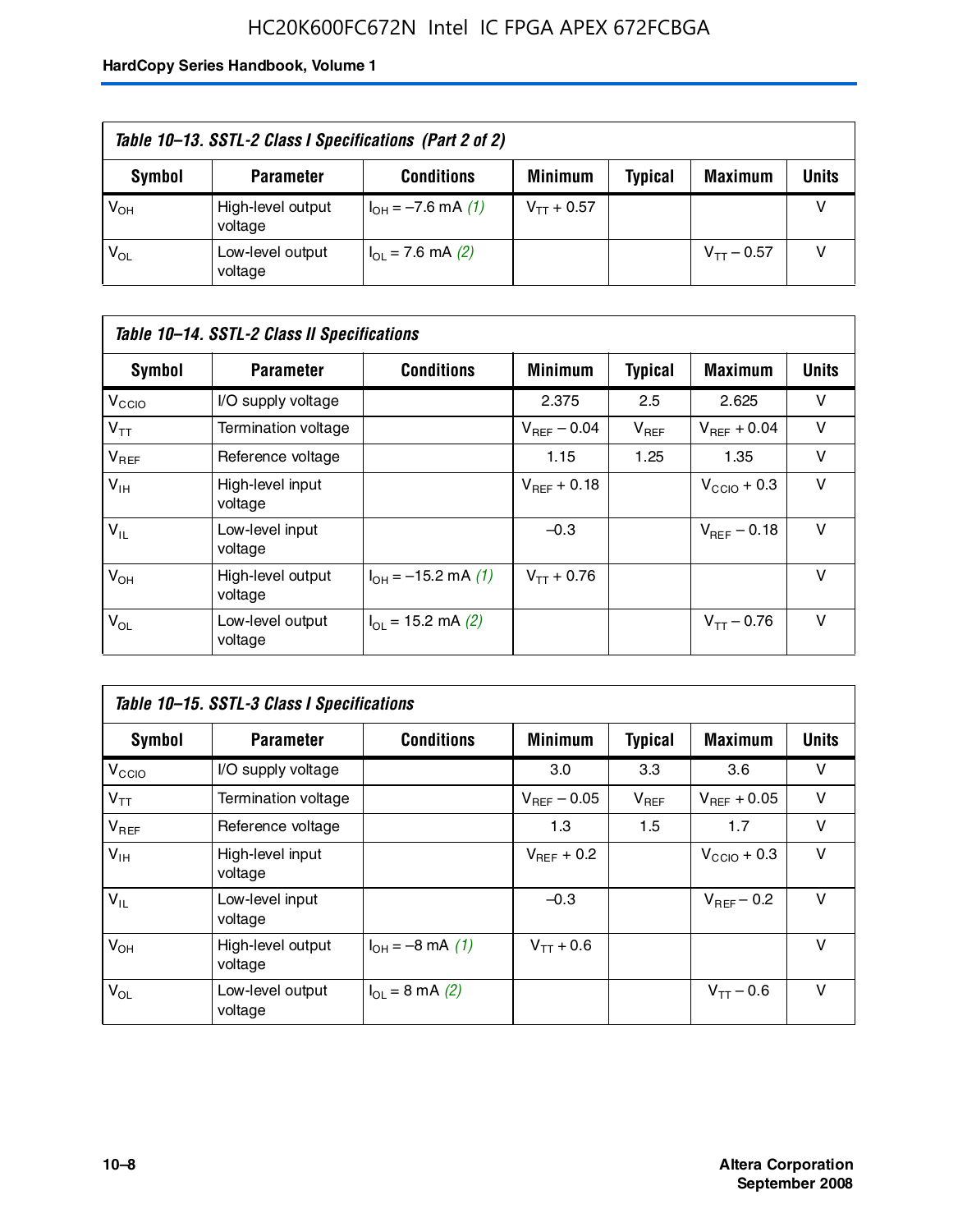### **Recommended Operating Conditions**

| Table 10–16. SSTL-3 Class II Specifications |                              |                          |                         |                |                  |              |
|---------------------------------------------|------------------------------|--------------------------|-------------------------|----------------|------------------|--------------|
| Symbol                                      | <b>Parameter</b>             | <b>Conditions</b>        | <b>Minimum</b>          | <b>Typical</b> | <b>Maximum</b>   | <b>Units</b> |
| V <sub>CCIO</sub>                           | I/O supply voltage           |                          | 3.0                     | 3.3            | 3.6              | v            |
| $V_{TT}$                                    | Termination voltage          |                          | $V_{\text{BFE}} - 0.05$ | $V_{REF}$      | $V_{BFF}$ + 0.05 | v            |
| $V_{REF}$                                   | Reference voltage            |                          | 1.3                     | 1.5            | 1.7              | v            |
| $V_{IH}$                                    | High-level input<br>voltage  |                          | $V_{BFF}$ + 0.2         |                | $V_{CCD}$ + 0.3  | v            |
| $V_{IL}$                                    | Low-level input<br>voltage   |                          | $-0.3$                  |                | $V_{BFF}$ – 0.2  | $\vee$       |
| $V_{OH}$                                    | High-level output<br>voltage | $I_{OH} = -16$ mA (1)    | $V_{TT}$ + 0.8          |                |                  | v            |
| $V_{OL}$                                    | Low-level output<br>voltage  | $I_{\Omega}$ = 16 mA (2) |                         |                | $V_{TT} - 0.8$   | v            |

| Table 10-17. HSTL Class I I/O Specifications |                              |                             |                         |                |                  |              |
|----------------------------------------------|------------------------------|-----------------------------|-------------------------|----------------|------------------|--------------|
| Symbol                                       | <b>Parameter</b>             | <b>Conditions</b>           | <b>Minimum</b>          | <b>Typical</b> | <b>Maximum</b>   | <b>Units</b> |
| $V_{\rm CCIO}$                               | I/O supply voltage           |                             | 1.71                    | 1.8            | 1.89             | v            |
| $V_{TT}$                                     | Termination voltage          |                             | $V_{\text{BFF}}$ – 0.05 | $V_{REF}$      | $V_{BFF}$ + 0.05 | v            |
| $V_{REF}$                                    | Reference voltage            |                             | 0.68                    | 0.75           | 0.90             | $\vee$       |
| $V_{\text{IH}}$                              | High-level input<br>voltage  |                             | $V_{BFF}$ + 0.1         |                | $V_{CClO}$ + 0.3 | v            |
| $V_{IL}$                                     | Low-level input<br>voltage   |                             | $-0.3$                  |                | $V_{BFF}$ – 0.1  | $\vee$       |
| $V_{OH}$                                     | High-level output<br>voltage | $I_{OH} = -8$ mA (1)        | $V_{\text{CCIO}} - 0.4$ |                |                  | $\vee$       |
| $V_{OL}$                                     | Low-level output<br>voltage  | $I_{OL} = 8 \text{ mA} (2)$ |                         |                | 0.4              | $\vee$       |

| Table 10-18. LVPECL Specifications (Part 1 of 2) |                                 |                |                |                |              |  |
|--------------------------------------------------|---------------------------------|----------------|----------------|----------------|--------------|--|
| Symbol                                           | <b>Parameter</b>                | <b>Minimum</b> | <b>Typical</b> | <b>Maximum</b> | <b>Units</b> |  |
| V <sub>CIO</sub>                                 | <b>Output Supply</b><br>Voltage | 3.135          | 3.3            | 3.465          | v            |  |
| $V_{IH}$                                         | Low-level input<br>voltage      | 1,300          |                | 1,700          | mV           |  |
| $V_{IL}$                                         | High-level input<br>voltage     | 2.100          |                | 2,600          | mV           |  |
| $V_{OH}$                                         | Low-level output<br>voltage     | 1,450          |                | 1,650          | mV           |  |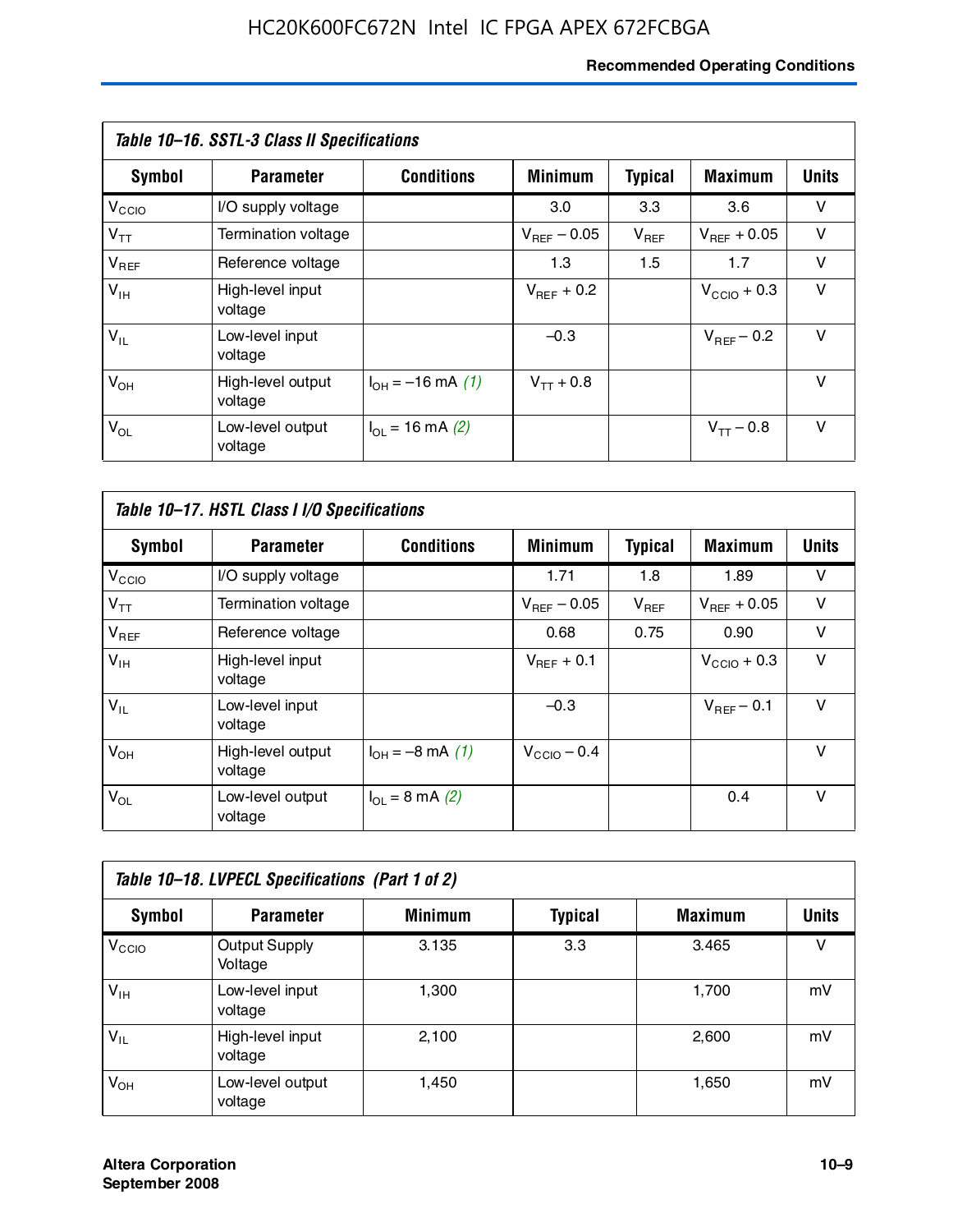| Table 10-18. LVPECL Specifications (Part 2 of 2) |                                         |                |                |                |              |  |
|--------------------------------------------------|-----------------------------------------|----------------|----------------|----------------|--------------|--|
| Symbol                                           | <b>Parameter</b>                        | <b>Minimum</b> | <b>Typical</b> | <b>Maximum</b> | <b>Units</b> |  |
| $V_{OL}$                                         | High-level output<br>voltage            | 2,275          |                | 2,420          | mV           |  |
| $V_{ID}$                                         | Input voltage<br>differential           | 400            | 600            | 950            | mV           |  |
| $V_{OD}$                                         | Output voltage<br>differential          | 625            | 800            | 950            | mV           |  |
| $t_r$ , $t_f$                                    | Rise and fall time<br>(20 to 80%)       | 85             |                | 325            | ps           |  |
| t <sub>DSKEW</sub>                               | Differential skew                       |                |                | 25             | ps           |  |
| $t_{\rm O}$                                      | Output load                             |                | 150            |                | Ω            |  |
| $R_{\rm L}$                                      | Receiver differential<br>input resistor |                | 100            |                | Ω            |  |

| Table 10-19. 3.3-V AGP I/O Specifications |                              |                               |                               |                |                               |              |
|-------------------------------------------|------------------------------|-------------------------------|-------------------------------|----------------|-------------------------------|--------------|
| Symbol                                    | <b>Parameter</b>             | <b>Conditions</b>             | <b>Minimum</b>                | <b>Typical</b> | <b>Maximum</b>                | <b>Units</b> |
| V <sub>CCIO</sub>                         | I/O supply voltage           |                               | 3.15                          | 3.3            | 3.45                          | v            |
| $V_{REF}$                                 | Reference voltage            |                               | $0.39 \times V_{\text{CCIO}}$ |                | $0.41 \times V_{\text{CCIO}}$ | v            |
| $V_{\text{IH}}$                           | High-level input<br>voltage  |                               | $0.5 \times V_{CCD}$          |                | $V_{\text{CCIO}} + 0.5$       | v            |
| $V_{IL}$                                  | Low-level input<br>voltage   |                               |                               |                | $0.3 \times V_{\text{CCIO}}$  | $\vee$       |
| $V_{OH}$                                  | High-level output<br>voltage | $I_{\text{OUT}} = -500 \mu A$ | $0.9 \times V_{\text{CCIO}}$  |                | 3.6                           | $\vee$       |
| $V_{OL}$                                  | Low-level output<br>voltage  | $I_{\text{OUT}} = 1500 \mu A$ |                               |                | $0.1 \times V_{\text{CCIO}}$  | v            |
| $I_1$                                     | Input pin leakage<br>current | $0 < V_{IN} < V_{CCIO}$       | $-10$                         |                | 10                            | μA           |

| Table 10–20. CTT I/O Specifications (Part 1 of 2) |                                      |                   |                 |                |                |       |
|---------------------------------------------------|--------------------------------------|-------------------|-----------------|----------------|----------------|-------|
| <b>Symbol</b>                                     | <b>Parameter</b>                     | <b>Conditions</b> | <b>Minimum</b>  | <b>Typical</b> | <b>Maximum</b> | Units |
| V <sub>CIO</sub>                                  | I/O supply voltage                   |                   | 3.0             | 3.3            | 3.6            |       |
| $V_{TT}/V_{REF}$ (3)                              | Termination and<br>reference voltage |                   | 1.35            | 1.5            | 1.65           |       |
| $V_{IH}$                                          | High-level input<br>voltage          |                   | $V_{BFF}$ + 0.2 |                |                |       |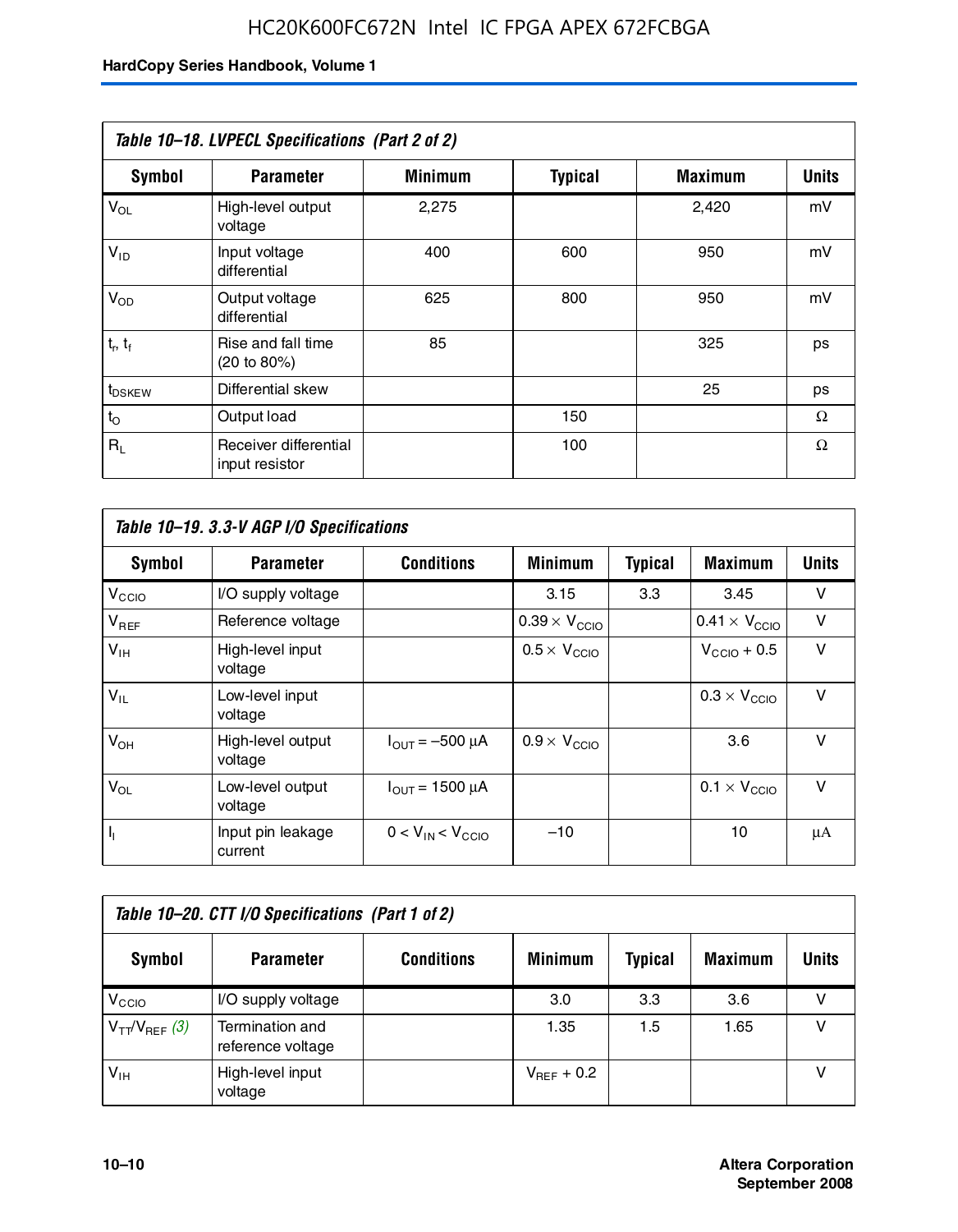### **Recommended Operating Conditions**

| Table 10–20. CTT I/O Specifications (Part 2 of 2) |                                                      |                                                         |                 |                |                 |        |  |
|---------------------------------------------------|------------------------------------------------------|---------------------------------------------------------|-----------------|----------------|-----------------|--------|--|
| Symbol                                            | <b>Parameter</b>                                     | <b>Conditions</b>                                       | <b>Minimum</b>  | <b>Typical</b> | <b>Maximum</b>  | Units  |  |
| $V_{IL}$                                          | Low-level input<br>voltage                           |                                                         |                 |                | $V_{BFF}$ – 0.2 | $\vee$ |  |
| H,                                                | Input pin leakage<br>current                         | $0 < V_{IN} < V_{CC10}$                                 | $-10$           |                | 10              | μA     |  |
| $V_{OH}$                                          | High-level output<br>voltage                         | $I_{OH} = -8 \text{ mA} (1)$                            | $V_{BFF}$ + 0.4 |                |                 | $\vee$ |  |
| $V_{OL}$                                          | Low-level output<br>voltage                          | $I_{\Omega} = 8 \text{ mA} (2)$                         |                 |                | $V_{BFF}$ – 0.4 | $\vee$ |  |
| $I_{\odot}$                                       | Output leakage<br>current (when output<br>is high Z) | GND $\triangleleft V_{\text{OUT}} \leq V_{\text{CCIO}}$ | $-10$           |                | 10              | μA     |  |

*Notes to Tables 10–5 through 10–20:*

(1) The  $I_{OH}$  parameter refers to high-level output current.

(2) The  $I_{OL}$  parameter refers to low-level output current. This parameter applies to open-drain pins as well as output pins.

(3)  $V_{REF}$  specifies center point of switching range.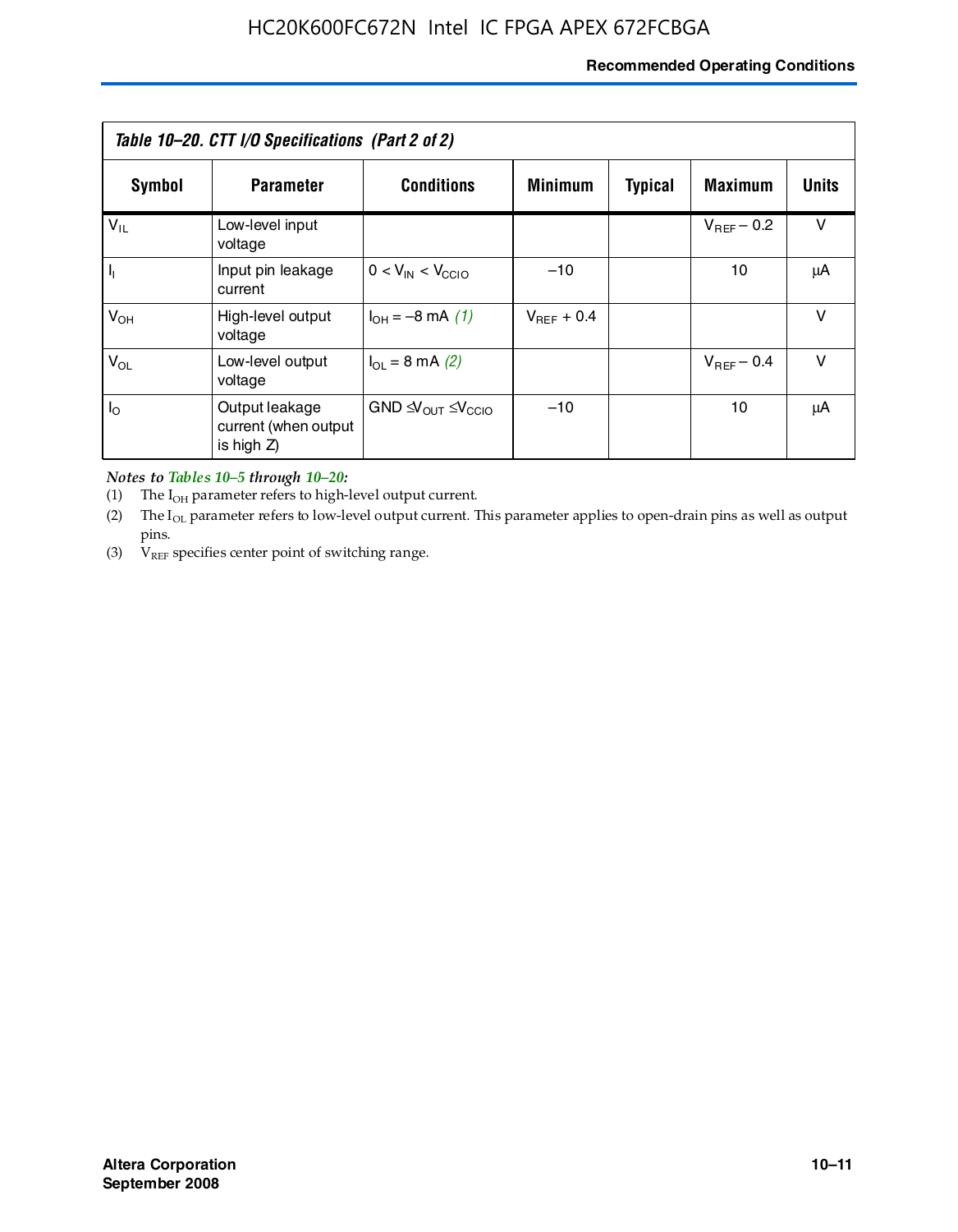Figure 10–1 shows the output drive characteristics of HardCopy APEX devices.



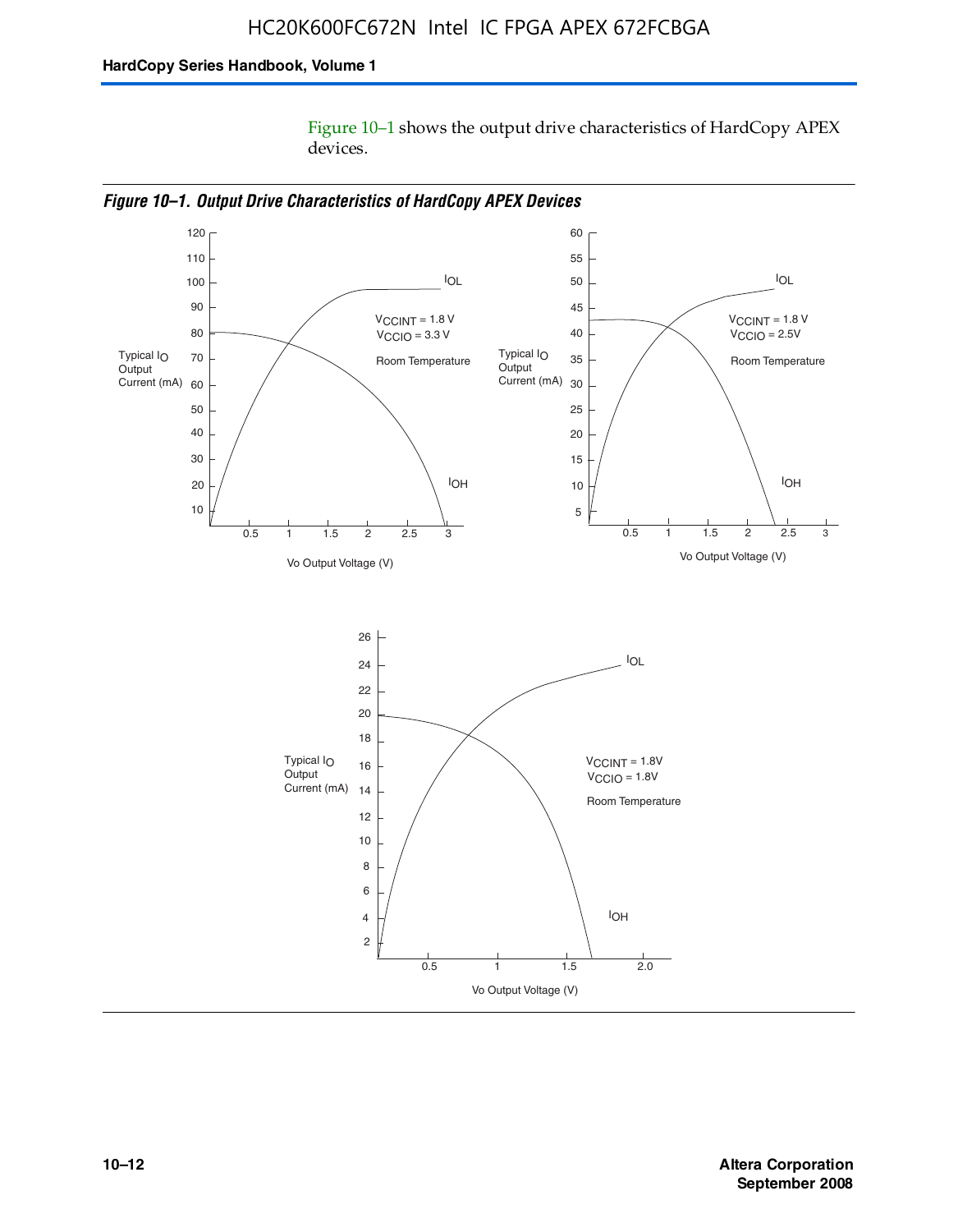Figure 10–2 shows the timing model for bidirectional I/O pin timing.

*Figure 10–2. Synchronous Bidirectional Pin External Timing*



Tables 10–21 and 10–22 describe HardCopy APEX device external timing parameters.

| <b>Table 10–21. HardCopy APEX Device External Timing Parameters Note (1)</b> |                                                                |                   |  |  |  |  |
|------------------------------------------------------------------------------|----------------------------------------------------------------|-------------------|--|--|--|--|
| Symbol                                                                       | <b>Clock Parameter</b>                                         | <b>Conditions</b> |  |  |  |  |
| t <sub>insu</sub>                                                            | Setup time with global clock at IOE register                   |                   |  |  |  |  |
| t <sub>інн</sub>                                                             | Hold time with global clock at IOE register                    |                   |  |  |  |  |
| t <sub>outco</sub>                                                           | Clock-to-output delay with global clock at IOE output register | $C1 = 35 pF$      |  |  |  |  |
| <b>t</b> INSUPLL                                                             | Setup time with PLL clock at IOE input register                |                   |  |  |  |  |
| <b>t</b> INHPLL                                                              | Hold time with PLL clock at IOE input register                 |                   |  |  |  |  |
| <b>TOUTCOPLL</b>                                                             | Clock-to-output delay with PLL clock at IOE output register    | $C1 = 35 pF$      |  |  |  |  |

| Table 10–22. HardCopy APEX Device External Bidirectional Timing Parameters (Part 1 of 2) Note (1) |                                                                                       |              |  |  |  |  |
|---------------------------------------------------------------------------------------------------|---------------------------------------------------------------------------------------|--------------|--|--|--|--|
| Symbol                                                                                            | <b>Condition</b>                                                                      |              |  |  |  |  |
| <b><i>L</i>INSUBIDIR</b>                                                                          | Setup time for bidirectional pins with global clock at LAB-adjacent input<br>register |              |  |  |  |  |
| <b><i>L</i>INHBIDIR</b>                                                                           | Hold time for bidirectional pins with global clock at LAB-adjacent input<br>register  |              |  |  |  |  |
| <b>LOUTCOBIDIR</b>                                                                                | Clock-to-output delay for bidirectional pins with global clock at IOE<br>register     | $C1 = 35 pF$ |  |  |  |  |
| <b>T</b> x <sub>7BIDIR</sub>                                                                      | Synchronous output enable register to output buffer disable delay                     | $C1 = 35 pF$ |  |  |  |  |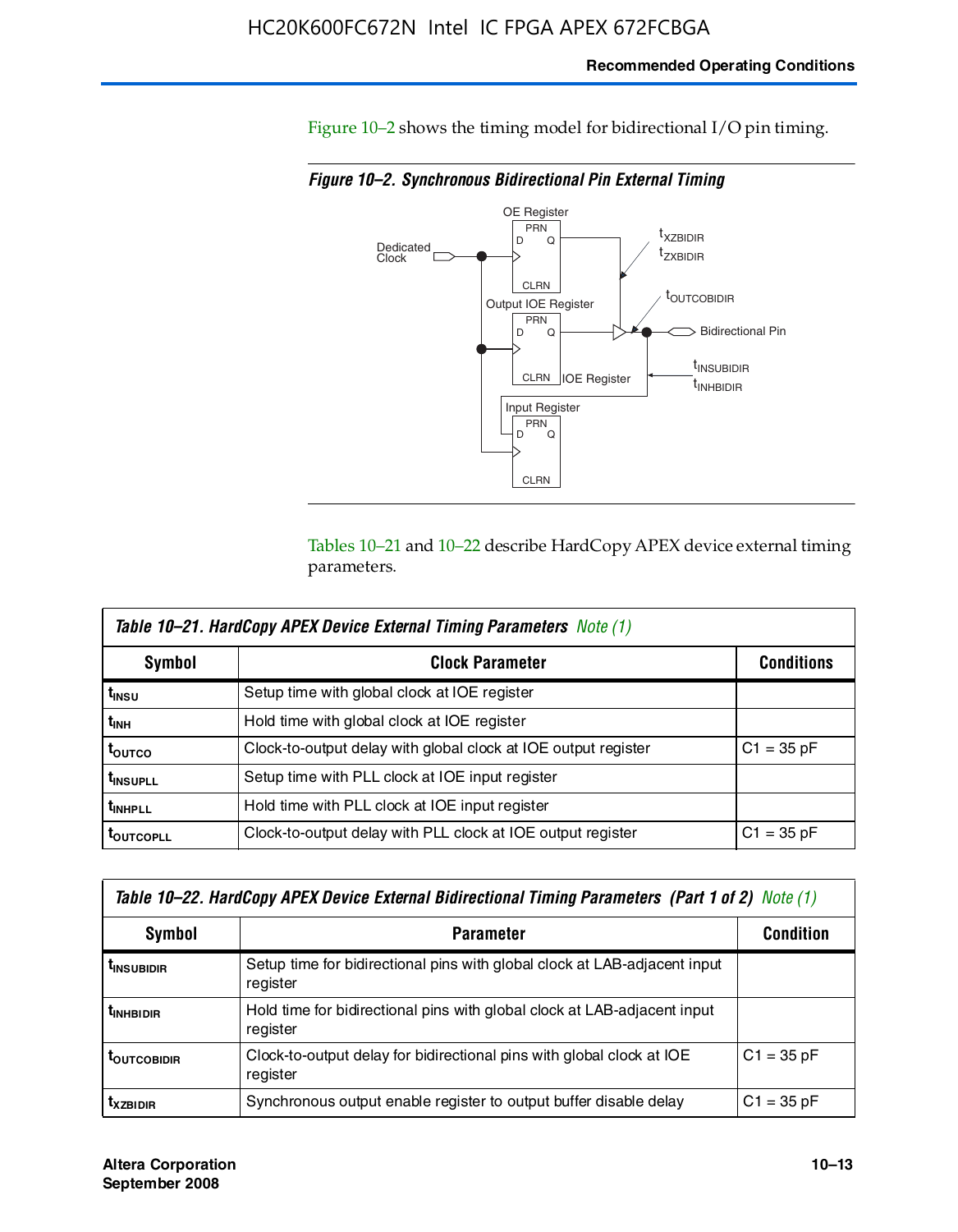| Table 10–22. HardCopy APEX Device External Bidirectional Timing Parameters (Part 2 of 2) Note (1) |                                                                                      |                  |  |  |  |
|---------------------------------------------------------------------------------------------------|--------------------------------------------------------------------------------------|------------------|--|--|--|
| Symbol                                                                                            | <b>Parameter</b>                                                                     | <b>Condition</b> |  |  |  |
| t <sub>zxbidir</sub>                                                                              | Synchronous output enable register to output buffer enable delay                     | $C1 = 35 pF$     |  |  |  |
| <b>t</b> insubidirpll                                                                             | Setup time for bidirectional pins with PLL clock at LAB-adjacent input<br>register   |                  |  |  |  |
| t <sub>inhBidirpll</sub>                                                                          | Hold time for bidirectional pins with PLL clock at LAB-adjacent input<br>register    |                  |  |  |  |
| <b><i>LOUTCOBIDIRPLL</i></b>                                                                      | Clock-to-output delay for bidirectional pins with PLL clock at IOE register          | $C1 = 35 pF$     |  |  |  |
| <b>TXZBIDIRPLL</b>                                                                                | Synchronous output enable register to output buffer disable delay with<br><b>PLL</b> | $C1 = 35 pF$     |  |  |  |
| <i>t</i> zxbidirpll                                                                               | Synchronous output enable register to output buffer enable delay with<br>PLL         | $C1 = 35 pF$     |  |  |  |

*Note to Tables 10–21 and 10–22:*

(1) These timing parameters are sample-tested only.

Tables 10–23 and 10–24 show the external timing parameters for HC20K1500 devices.

| Table 10-23. HC20K1500 External Timing Parameters<br>Note (1) |     |     |      |  |
|---------------------------------------------------------------|-----|-----|------|--|
| <b>Symbol</b>                                                 | Min | Max | Unit |  |
| t <sub>INSU</sub>                                             | 2.0 |     | ns   |  |
| $t_{\sf INH}$                                                 | 0.0 |     | ns   |  |
| t <sub>outco</sub>                                            | 2.0 | 5.0 | ns   |  |
| t <sub>INSUPLL</sub>                                          | 3.3 |     | ns   |  |
| t <sub>INHPLL</sub>                                           | 0.0 |     | ns   |  |
| <b>toutcopll</b>                                              | 0.5 | 2.1 | ns   |  |

| Table 10-24. HC20K1500 External Bidirectional Timing Parameters<br>(Part 1 of 2) Note $(1)$ |     |     |      |
|---------------------------------------------------------------------------------------------|-----|-----|------|
| Symbol                                                                                      | Min | Max | Unit |
| t <sub>insubidir</sub>                                                                      | 1.9 |     | ns   |
| t <sub>in HBIDIR</sub>                                                                      | 0.0 |     | ns   |
| <b>TOUTCOBIDIR</b>                                                                          | 2.0 | 5.0 | ns   |

**tXZBIDIR** 7.1 ns **t<sub>zxbidir</sub>** https://www.flood.com/distance/community/community/community/community/community/community/community/ t<sub>INSUBIDIRPLL</sub> 3.9 and 3.9 ns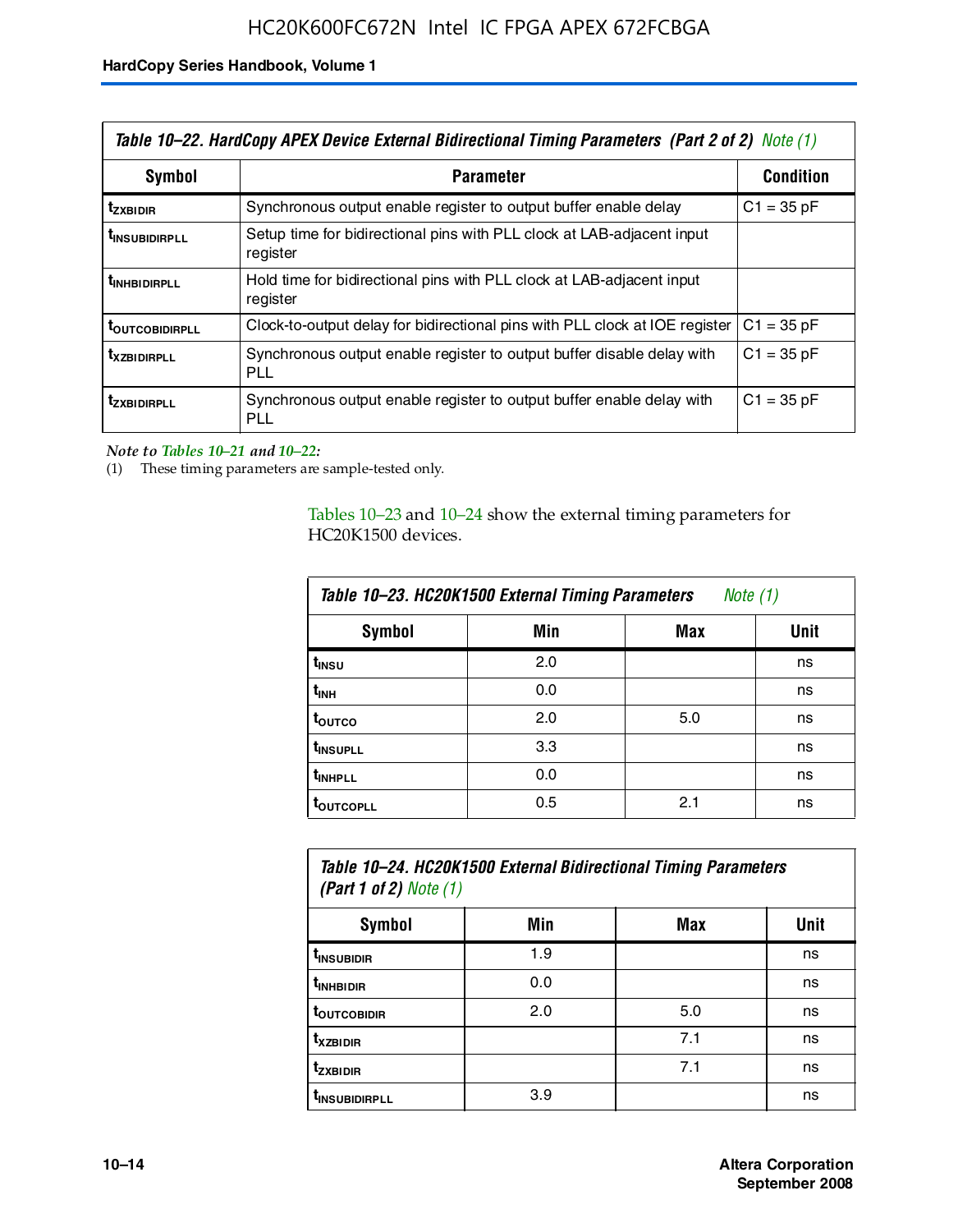| Table 10–24. HC20K1500 External Bidirectional Timing Parameters<br>(Part 2 of 2) Note $(1)$ |     |     |      |
|---------------------------------------------------------------------------------------------|-----|-----|------|
| Symbol                                                                                      | Min | Max | Unit |
| <b><i>L<sub>INHBIDIRPLL</sub></i></b>                                                       | 0.0 |     | ns   |
| <b><i>LOUTCOBIDIRPLL</i></b>                                                                | 0.5 | 2.1 | ns   |
| <b>TXZBIDIRPLL</b>                                                                          |     | 4.2 | ns   |
| <sup>T</sup> ZXBIDIRPLL                                                                     |     | 4.2 | ns   |

*Note to Tables 10–23 and 10–24:*

(1) Timing information is preliminary. Final timing information will be available in a future version of this data sheet.

**Document Revision History**

Table 10–25 shows the revision history for this chapter.

| Table 10–25. Document Revision History     |                                                                                     |                           |
|--------------------------------------------|-------------------------------------------------------------------------------------|---------------------------|
| <b>Date and Document</b><br><b>Version</b> | <b>Changes Made</b>                                                                 | <b>Summary of Changes</b> |
| September 2008,<br>v2.3                    | Updated chapter number and metadata.                                                |                           |
| June 2007, v2.2                            | Minor text edits.                                                                   |                           |
| December 2006<br>v2.1                      | Updated revision history.                                                           |                           |
| March 2006                                 | Formerly chapter 12; no content change.                                             |                           |
| January 2005<br>v2.0                       | Update device names and other minor textual changes.                                |                           |
| June 2003<br>v1.0                          | Initial release of <i>Operating Conditions</i> , in the HardCopy<br>Device Handbook |                           |